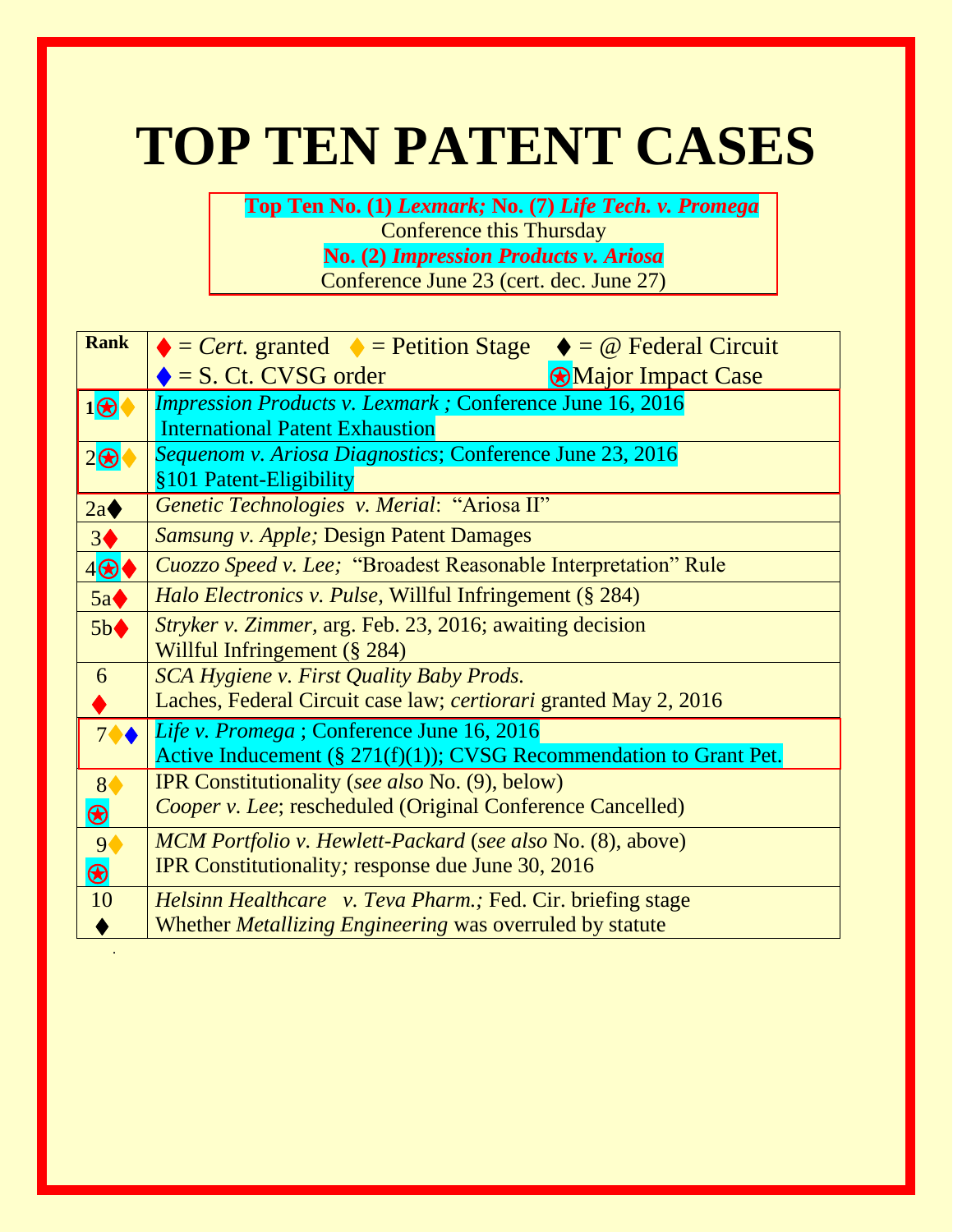Wegner's Top Ten Patent Cases is available at "Wegner's Writings" via the Los Angeles Intell. Property Law Ass'n: [www.laipla.net/category/](http://www.laipla.net/category/wegners-writings/)**wegners-writings**/ **Recommended Citation:** Harold C. Wegner, *Top Ten Patent Cases* (June 13, 2016)

*New!* Prof. Dennis Crouch on his Patently O website now provides the most comprehensive Supreme Court patent case information , with links to the briefs, e.g., <http://patentlyo.com/patent/2016/05/pending-supreme-court-patent-cases-update.html>

## ⍟♦ **(1) Patent Exhaustion (***Kirtsaeng; Quanta Computer***)**

*Current case: Impression Products, Inc. v. Lexmark International, Inc.,* Supreme Ct. No. 15-1189, petitioner challenges the denial of patent exhaustion at the Federal Circuit, *Lexmark Int'l, Inc. v. Impression Prods., Inc.,* 816 F.3d 721 (Fed. Cir. 2016)(en banc)(Taranto, J.).

*Status:* Conference June 16, 2016. A vote whether to grant *certiorari* is expected before the end of June before the end of the current Term. If *certiorari* is granted, the case would be briefed over the Spring and Summer; an oral argument would likely take place in late Fall or early Winter, with a merits decision before the end of June 2017.

*Questions Presented:* "The 'patent exhaustion doctrine'—also known as the 'first sale doctrine'—holds that 'the initial authorized sale of a patented item terminates all patent rights to that item.' *Quanta Computer, Inc.* v. *LG Electronics, Inc.,*  553 U.S. 617, 625 (2008). This case presents two questions of great practical significance regarding the scope of this doctrine on which the *en banc* Federal Circuit divided below:

"1. Whether a 'conditional sale' that transfers title to the patented item while specifying post-sale restrictions on the article's use or resale avoids application of the patent exhaustion doctrine and therefore permits the enforcement of such postsale restrictions through the patent law's infringement remedy.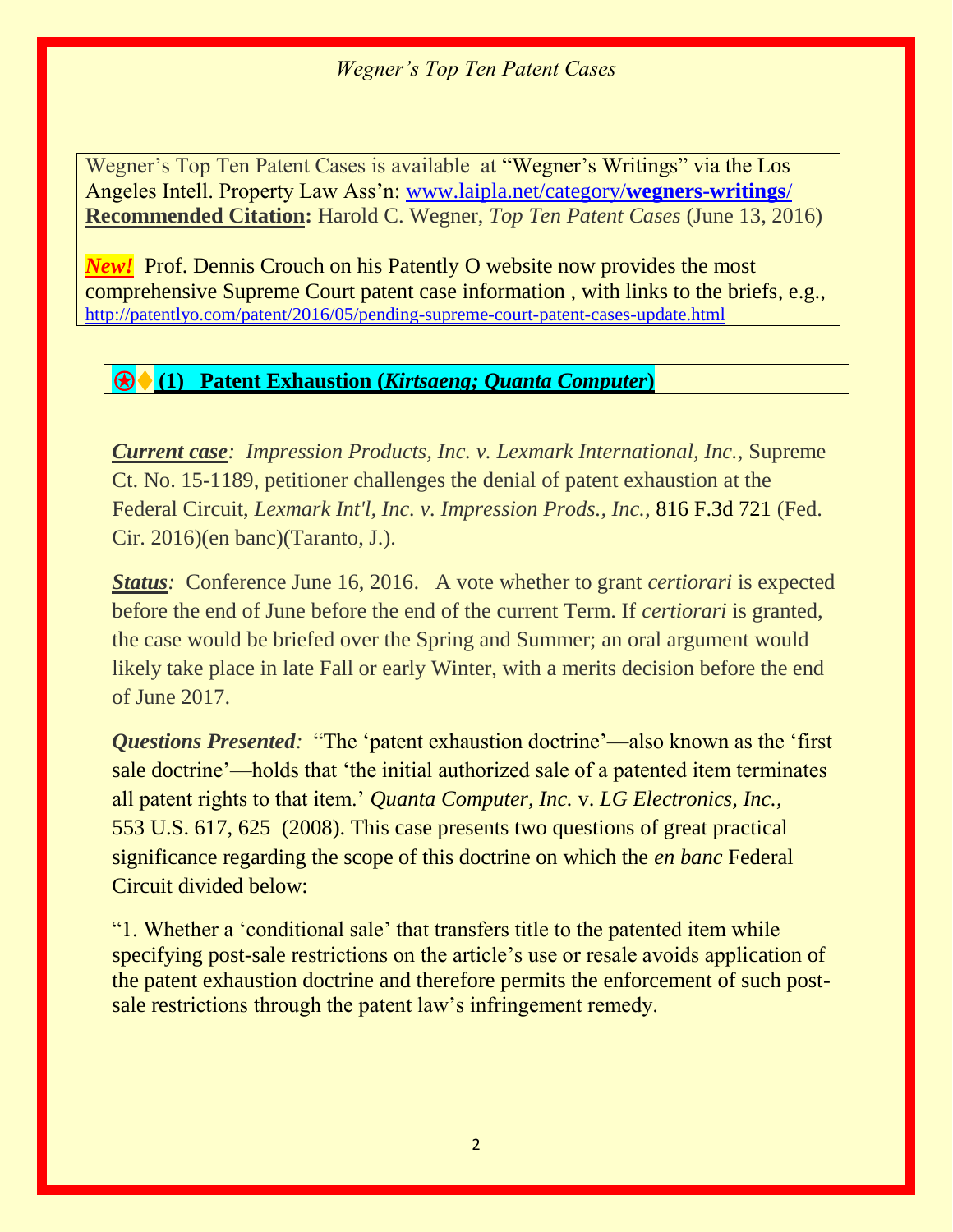"2. Whether, in light of this Court's holding in *Kirtsaeng* v. *John Wiley & Sons, Inc.*, 133 S. Ct. 1351, 1363 (2013), that the common law doctrine barring restraints on alienation that is the basis of exhaustion doctrine 'makes no geographical distinctions,' a sale of a patented article—authorized by the U.S. patentee—that takes place outside of the United States exhausts the U.S. patent rights in that article."

*Certiorari* Fodder: The 90-Plus Page Majority Opinion and the Dissent The lengthy majority opinion speaks for itself as to the strength *vel non* of its reasoning. There is plenty of red meat in the dissent, particularly as to the "exhaustion" issue*.*

**A Case Destined for Supreme Court Review**: Remarkably, the majority (Taranto, J., joined by Newman, Lourie, Moore, O'Malley, Reyna, Wallach, Chen, Stoll, JJ.), maintains its broad denial of exhaustion, distinguishing international intellectual property exhaustion in *Kirtsaeng v*. *John Wiley & Sons*, *Inc*., 133 S. Ct. 1351 (2013), maintaining its denial of exhaustion in *Jazz Photo Corp*. *v*. *International Trade Comm'n,* 264 F.3d 1094 (Fed. Cir. 2001), and maintaining contractual restrictions to block exhaustion in the questionable *Mallinckrodt*, *Inc*. *v*. *Medipart*, *Inc*., 976 F.2d 700 (Fed. Cir. 1992), and, particularly, distinguishing *Quanta Computer*, *Inc*. *v*. *LG Electronics*, *Inc*., 553 U.S. 617 (2008).

Clearly, *certiorari* is never certain, but if ever a case called for grant of review, this case is it.

**International Patent Exhaustion**: Although the *Kirtsaeng* issue is the *second*  Question Presented, this appears to have the greater appeal, given the sharp distinction between the Federal Circuit denial of international intellectual property exhaustion versus the Supreme Court grant of international intellectual property exhaustion in the context of copyright law.

Notwithstanding *Kirtsaeng*, the majority "adhere[s] to the holding of *Jazz Photo Corp*. *v*. *International Trade Comm'n,* 264 F.3d 1094 (Fed. Cir. 2001), that a U.S. patentee, merely by selling or authorizing the sale of a U.S.-patented article abroad, does not authorize the buyer to import the article and sell and use it in the United States, which are infringing acts in the absence of patentee-conferred authority." Two members of the Court in dissent "would retain *Jazz Photo* insofar as it holds that a foreign sale does not in all circumstances lead to exhaustion of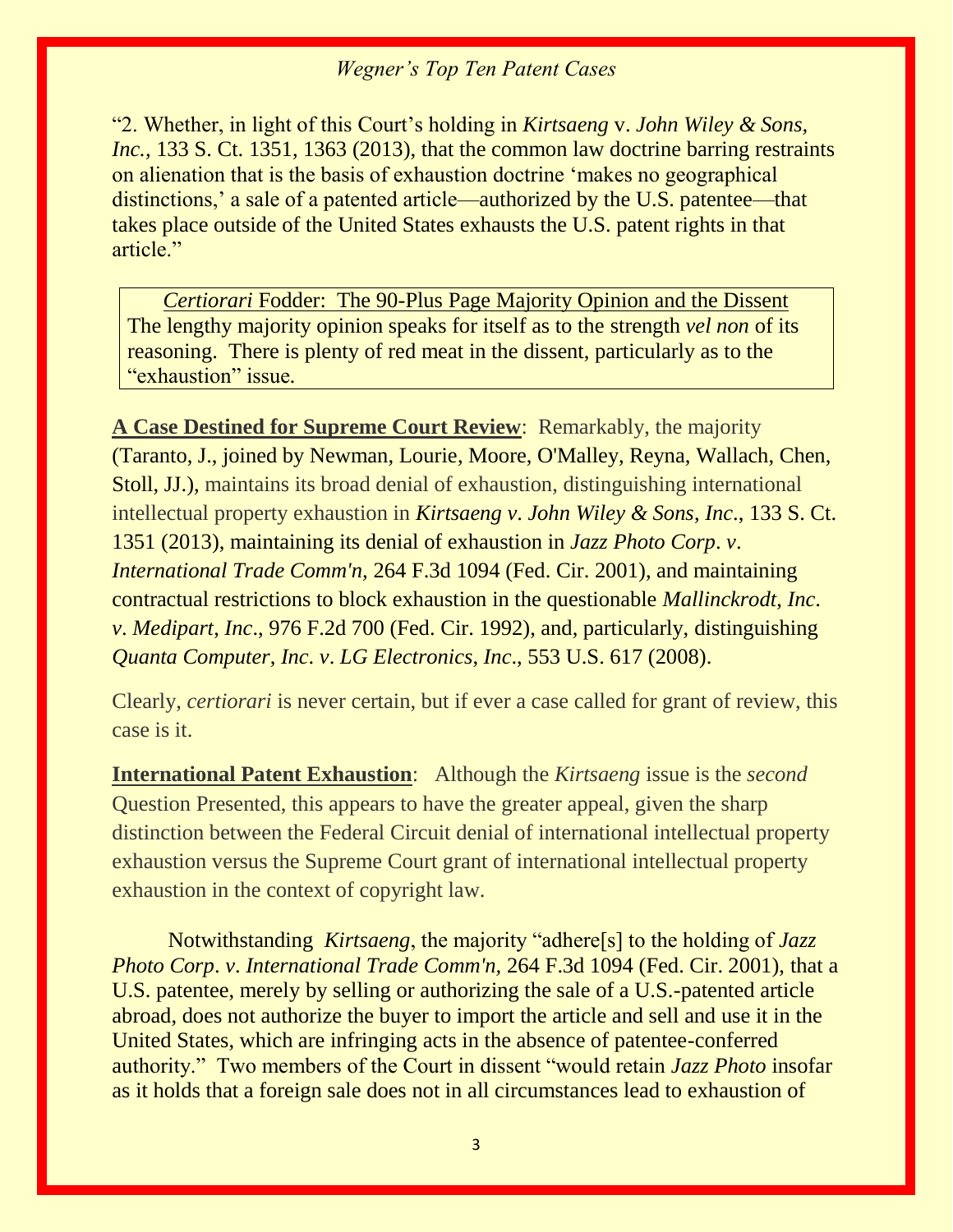United States patent rights. But, in my view, a foreign sale does result in exhaustion if an authorized seller has not explicitly reserved the United States patent rights." *Lexmark*, <u>F.3d at , slip op. at 101 (Dyk, J.</u>, joined by Hughes, J., dissenting).

**Conditional Sales to Avoid Exhaustion:** Notwithstanding *Quanta Computer*, *Inc. v. LG Electronics, Inc.,* 553 U.S. 617 (2008), the same majority "adhere<sup>[s]</sup> to [its] holding of *Mallinckrodt*, *Inc*. *v*. *Medipart*, *Inc*., 976 F.2d 700 (Fed. Cir. 1992), that a patentee, when selling a patented article subject to a single-use/no-resale restriction that is lawful and clearly communicated to the purchaser, does not by that sale give the buyer, or downstream buyers, the resale/reuse authority that has been expressly denied. Such resale or reuse, when contrary to the known, lawful limits on the authority conferred at the time of the original sale, remains unauthorized and therefore remains infringing conduct under the terms of § 271." The same dissent "agree[s] with the government that *Mallinckrodt*[, *Inc*. *v*. *Medipart*, *Inc*., 976 F.2d 700 (Fed. Cir. 1992)], was wrong when decided, and in any event cannot be reconciled with the Supreme Court's recent decision in *Quanta Computer*, *Inc*. *v*. *LG Electronics*, *Inc*., [553 U.S. 617 \(2008\).](https://apps.fastcase.com/CaseLawPortal/Pages/Secure/Document.aspx?LTID=6Xz9mv8jjMfNCjECqc2%2frnwttHs8K%2f1%2fykEllXImRO4WUkZRSDN4A%2fcjzSQVAVe2YRmgdgkUoRcnb4Wfio7zKSpjbVvf5oR8uE%2badss9R1UF1bCGSsibYhE8ooPoikm67%2fipWhHG%2bKcrQDk%2fa6z8pMnY3zgOrhm6Yh8Y5uebQ9A%3d&ECF=553+U.S.+617+(2008)) We exceed our role as a subordinate court by declining to follow the explicit domestic exhaustion rule announced by the Supreme Court." *Lexmark*, <u>F.3d at Superings</u> at 101 (Dyk, J., joined by Hughes, J., dissenting).

#### **"Kirtsaeng II", "Fee Shifting" at the Supreme Court April 25, 2016**

*Kirtsaeng v. John Wiley & Sons, Inc*., Supreme Court No., 1575, argued April 25, 2016, raising an attorney's fee issue. The *Question Presented* asks: "Section 505 of the Copyright Act provides that a 'court may … award a reasonable attorney's fee to the prevailing party' in a copyright case. 17 U.S.C.§ 505. The Ninth and Eleventh Circuits award attorneys' fees when the prevailing party's successful claim or defense advanced the purposes of the Copyright Act. The Fifth and Seventh Circuits employ a presumption in favor of attorneys' fees for a prevailing party that the losing party must overcome. Other courts of appeals primarily employ the several 'nonexclusive factors' this Court identified in dicta in *Fogerty v. Fantasy, Inc.*, 510 U.S. 517, 534 n.19 (1994). And the Second Circuit, as it did in this case, places 'substantial weight' on whether the losing party's claim or defense was 'objectively unreasonable.' *Matthew Bender & Co. v. W. Publ'g Co.*, 240 F.3d 116, 122 (2d Cir. 2001)."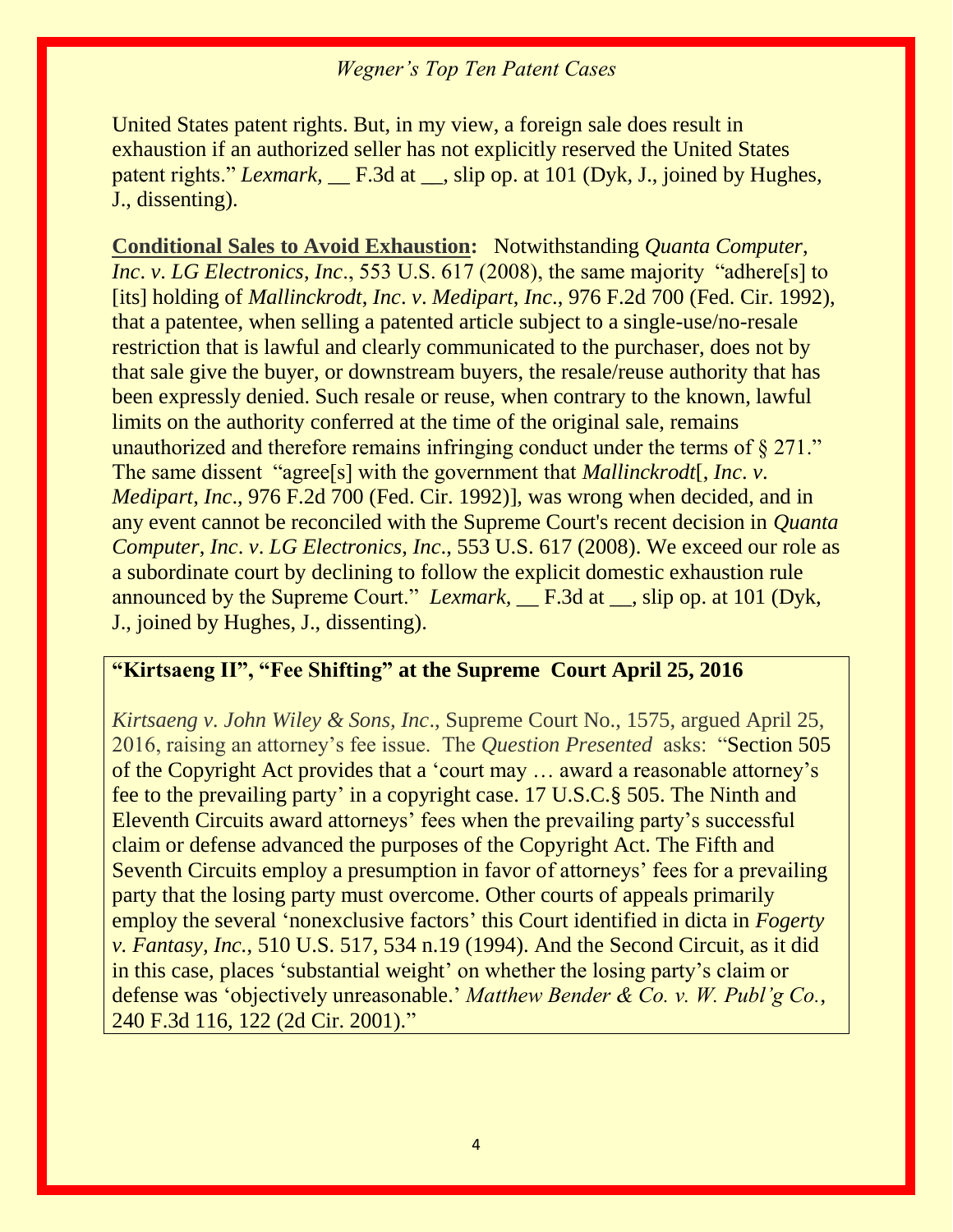⍟♦ **(2) Section 101 Patent-Eligibility:** Is a method to determine the presence in a blood sample of a known substance (*here,* DNA) patent-eligible under 35 USC § 101 where that substance, *as such,* is known and not in any event patent-eligible?

**Current Case:** *Sequenom, Inc. v. Ariosa Diagnostics, Inc.,* Supreme Court No. 15-1182, *proceedings below sub nom Ariosa Diagnostics, Inc. v. Sequenom, Inc., 788 F.3d 1371 (Fed. Cir. 2015).* 

**Status**: Conference June 23, 2016. An announcement whether *certiorari* has been granted is expected as part of the final regular Orders List for the Term that will be published on June 27, 2016. If *certiorari* is granted, the case would be briefed over the Spring and Summer; an oral argument would likely take place in late Fall or early Winter, with a merits decision before the end of June 2017

*Question Presented*: "Whether a novel method is patent-eligible where; (1) a researcher is the first to discover a natural phenomenon; (2) that unique knowledge motivates him to apply a new combination of known techniques to that discovery; and (3) he thereby achieves a previously impossible result without preempting other uses of the discovery."

(The discussion, *below,* is a shortened version of a paper, *The Sequenom Certiorari Petition: Whither Patent-Eligibility?*(Feb. 19, 2016):

(The *Question Presented* is keyed to the statement of the case set substantially different from the theory set forth in this paper. Whether the current approach is successful in gaining *certiorari* remains to be seen.)

The law of patent-eligibility is in a state of flux with the important case involving the genetic testing method of Sequenom on the verge of a deision whetehr to grant certiorari in a case styled as *Sequenom, Inc. v. Ariosa Diagnostics, Inc.,* Supreme Court No. 15-1182, *proceedings below sub nom Ariosa Diagnostics, Inc. v. Sequenom, Inc., 788 F.3d 1371 (Fed. Cir. 2015). A response to the petition* is due April 20, 2016, after which a vote whether to grant *certiorari* is expected before the end of June when the current Term ends.

**A "Microscope" Invention to** *Identify* **a Known Substance:** Like a "microscope" a blood test is a way of identifying the presence of material in a sample. Here, the claimed invention is "[a] method for detecting a paternally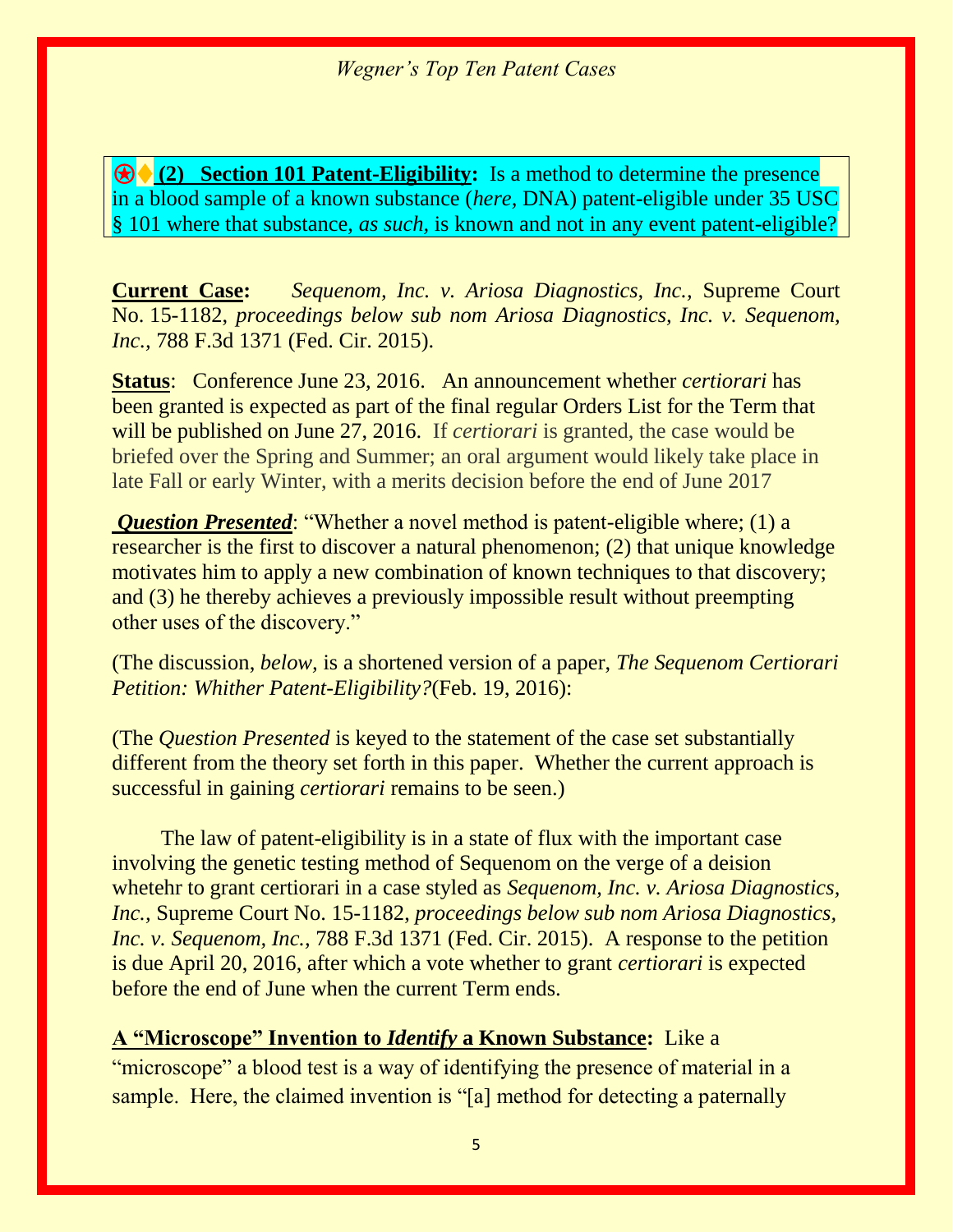inherited nucleic acid[, i.e., DNA,] of fetal origin performed on a maternal serum or plasma sample from a pregnant female \*\*\*."\* The DNA, per se, is *known* and thus unpatentable, but, in any event, it is the object of *identification* of the DNA in the sample of the claimed invention. Grant of a patent would thus not preclude any method of making or using the DNA.

**A Method to** *Identify* **a Known DNA that does not Claim the DNA**: Patenteligibility involving microorganism inventions has not even been in controversy where the microorganism is not claimed nor is there a composition claimed involving the microorganism. *In re Bergy,* 596 F.2d 952, 976-77 (CCPA 1979)(Rich, J.), *aff'd as to Chakrabarty sub nom Diamond v. Chakrabarty,* 447 U.S. 303 (1980)(*citing Cochrane v. Deener*, 94 U.S. 780 (1876); *Risdon Iron & Locomotive Works v. Medart*, 158 U.S. 68 (1895); *Cameron Septic Tank Co. v. Village of Saratoga Springs*, 159 F. 453 (2nd Cir. 1908); *Dick v. Lederle Antitoxin Laboratories,* 43 F.2d 628 (S.D.N.Y.1930))("[The Patent Office] contends that the [microorganism] invention of the Weizmann patent is unpatentable since it is for the life process of a living organism. Were the patent for bacteria per se, a different situation would be presented. As before stated, the patent is not for bacteria per se. It is for a fermentation process employing bacteria discovered by Weizmann under conditions set forth in the specification and claims. Undoubtedly there is patentable subject-matter in the invention.")(original emphasis). Patent-eligibility was denied in *Funk v. Kalo* because the product was claimed, as distinguished from a patenteligible method of testing. *Funk Bros. Seed Co. v. Kalo Inoculant Co*., 333 U.S. 127, 130 (1948)(citing *Telephone Cases*, 126 U.S. 1, 532, 533 (1888); *De Forest Radio Co. v. General Electric Co*., 283 U.S. 664, 684, 685 (1931); *Mackay Radio & Tel. Co. v. Radio Corp*., 306 U.S. 86, 94 (1939); *Cameron Septic Tank Co. v. Saratoga Springs*, 159 F. 453, 462, 463 (2nd Cir. 1908.)("We do not have presented the question whether the methods of selecting and testing the noninhibitive strains are patentable. We have here only product claims. \*\*\*. If there is to be invention [here], it must come from the application of the law of nature to a new and useful end.")

 $\overline{a}$ 

Claim 1: "A method for detecting a paternally inherited nucleic acid of fetal origin performed on a maternal serum or plasma sample from a pregnant female, which method comprises [(a)] amplifying a paternally inherited nucleic acid from the serum or plasma sample and [(b)] detecting the presence of a paternally inherited nucleic acid of fetal origin in the sample."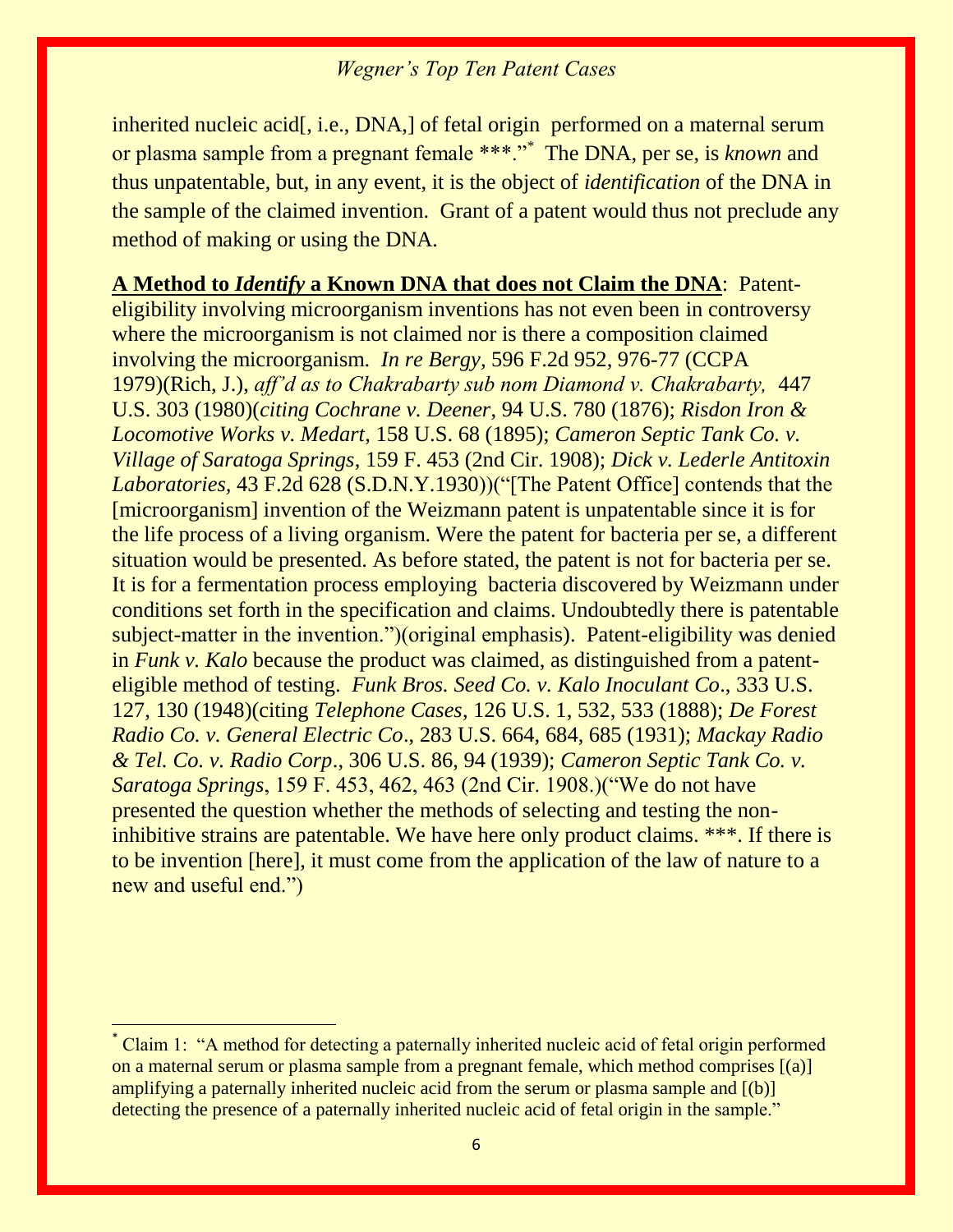**Claims to** *Identify* **DNA in a Sample do not Implication § 101**: It has never before been seriously suggested that a method of several process steps to *identify*  DNA lacks patent-eligibility. *See Schering Corp. v. Amgen, Inc*., 18 F.Supp.2d 372, 387 (D. Del. 1998)("hybridization was used in this invention to identify DNA segments structurally similar to both RNA segments and DNA segments found to code on expression for proteins with the anti-viral characteristics of interferon."). It also cannot be seriously contemplated that a method of testing for DNA in a civil litigation could be denied patent-eligibility, a daily occurrence. *See Franson v. Micelli*, 645 N.E.2d 404, 411 (Ill. App. 1 Dist. 1994)(paternity suit)("The procedures used to 'match' or 'identify' DNA strands…."); *see also Allen v. State of Florida*, 62 So.3d 1199, 1200 (Fla. App. 2011)(criminal lawsuit)("[H]er lab uses the polymerase chain reaction (PCR) process to identify DNA."); *State of Utah v. Maestas*, 2012 UT 46, ¶ 124 (Utah S.Ct. 2012)(PCR evidence to sustain capital murder conviction)("[Expert witness] Dr. Wrigley testified that the Y-STR DNA analysis uses the same process and technology to extract, amplify, and identify DNA that is generally employed with polymerase chain reaction (PCR) STR DNA tests. \*\*\* Dr. Wrigley testified that because all males in the same paternal lineage have the same forensic markers, \*\*\* the Y-STR analysis indicates whether an individual and all of his paternal relatives can be excluded as possible contributors as the source of a DNA sample."); *People v. Golub*, 601 N.Y.S.2d 502, 503 (N.Y.A.D. 2 Dept. 1993)(second degree murder conviction)("The bloodstains were tested using a then relatively new scientific technique known as 'DNA fingerprinting.'").

**An "Adams Battery"** *Combination* **Invention**: The invention is a *combination*  invention*,* including all of its elements in the combination of the claim that is to be evaluated for patent-eligibility and nonobviousness: The claim is not to be dissected element by element.As explained in the *Adams Battery* case, "it is fundamental that claims are to be construed in the light of the specifications and both are to be read with a view to ascertaining the invention[.]"*United States v. Adams*, 383 U.S. 39, 48-49 (1966)(citing *Seymour v. Osborne*, 78 U.S. (11 Wall.) 516, 547 (1871); *Schriber-Schroth Co. v. Cleveland Trust Co.,* 311 U.S. 211, 312 U.S. 654 (1940); *Schering Corp. v. Gilbert*, 153 F.2d 428 (2nd Cir. 1946)).

As explained in the *Adams Battery* case, *United States v. Adams*, 383 U.S. 39, 48- 49 (1966): "While the claims of a patent limit the invention, and specifications cannot be utilized to expand the patent monopoly, *Burns v. Meyer*, 100 U.S. 671, 672 (1880); *McCarty v. Lehigh Valley R. Co*., 160 U.S. 110, 116 (1895), it is fundamental that claims are to be construed in the light of the specifications and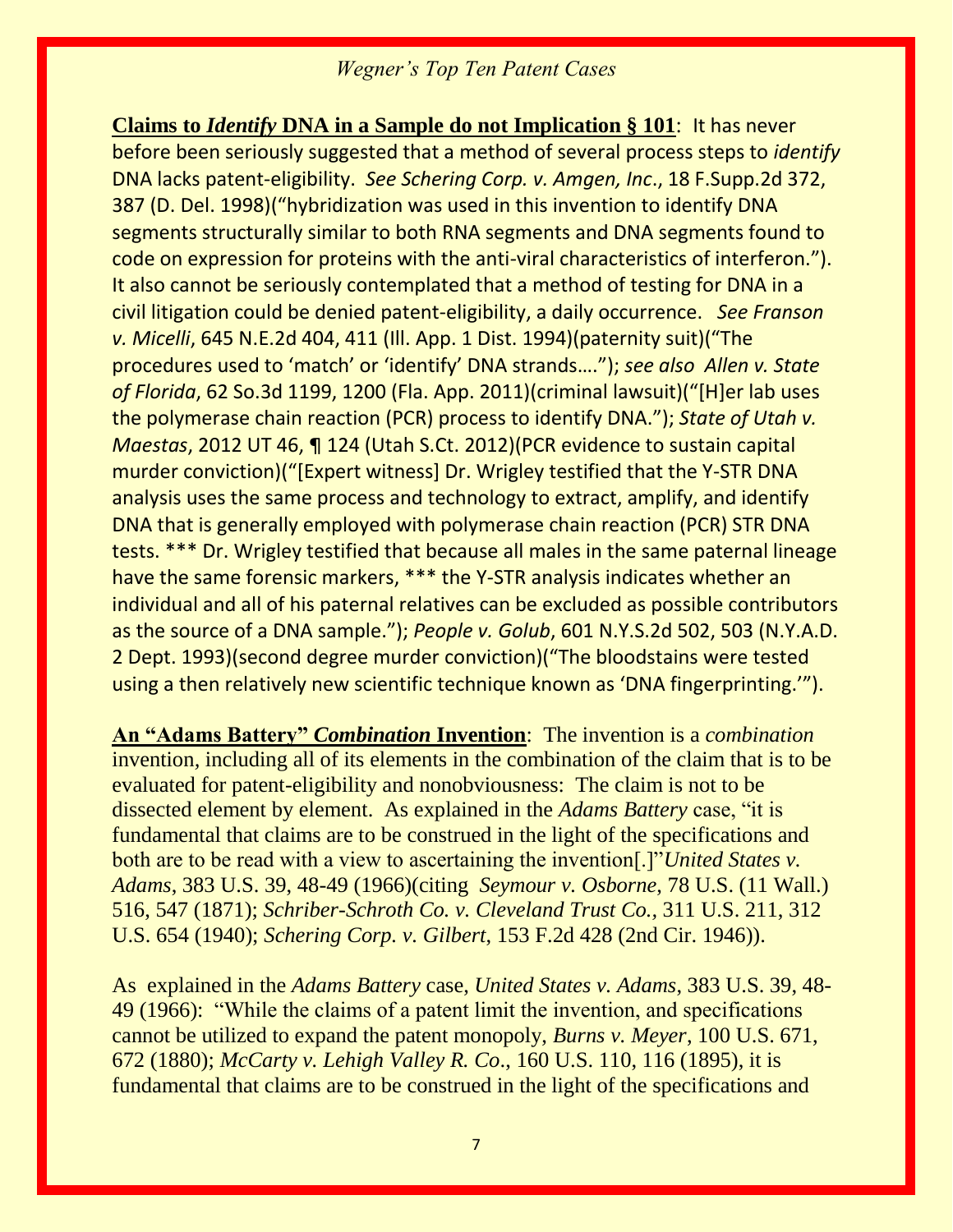both are to be read with a view to ascertaining the invention, *Seymour v. Osborne*, 78 U.S. (11 Wall.) 516, 547 (1871); *Schriber-Schroth Co. v. Cleveland Trust Co.,* 311 U.S. 211, 312 U.S. 654 (1940); *Schering Corp. v. Gilbert*, 153 F.2d 428 (2nd Cir. 1946)."

**Borrowing** *Mayo* **Dictate to Create a Conflict with Established Law**: Taking *dicta* from *Mayo, in vacuo,* leads to an unnecessary conflict within the case law of the Supreme Court that has uniformly required consideration of the invention as a whole, "all elements" of the claimed invention in their combination defined by the patentee. In the context of patent infringement, the cases repeatedly spoke of the judicial requirement to construe the subject matter under the "all elements" rule. There is a rich history of precedent more from more than one hundred years ago that established the rule that was established by Justice Story. *See Barrett v. Hall,*  2 F.Cas. 914, 924 (No. 1047)(D. Mass. 1818)(Story, J., riding circuit)("the patent [is] for the combination only[;] it is no infringement of the patent to use any of the machines separately, if the whole combination be not used; for in such a case the thing patented is not the separate machines, but the combination; and the statute gives no remedy, except for a violation of the thing patented."); *see also Prouty v. Draper, 20 F.Cas. 11, 12 (No. 11,446) (D. Mass. 1841) (Story, J.; riding circuit), aff'd*, 41 U.S. (16 Pet.) 336 (1842)(Taney, C.J.)(" "The plaintiffs' patent is for an entire combination of all the three things, and not for a combination of any two of them. A patent for a combination of A, B and C, cannot be technically or legally deemed at once a combination of A, B and C, and of A and B alone."); *Eames v. Godfrey*, 68 U.S. (1 Wall.) 78, 79 (1864)("[T]here is no infringement of a patent which claims mechanical powers in combination unless all the parts have been substantially used. The use of a part less than the whole is no infringement."); *Water-Meter Co. v. Desper*, 101 U.S. (11 Otto) 332, 335-37 (1879)("It is a wellknown doctrine of patent law, that the claim of a combination is not infringed if any of the material parts of the combination are omitted. \*\*\*").

The quoted cases are merely illustrative of the many "all elements" cases from the nineteenth century that include, *inter alia, Vance v. Campbell*, 66 U.S. (1 Black) 427, 429 (1861); *Eames v. Godfrey*, 68 U.S. (1 Wall.) 78, 79 (1864); *Gould v. Rees*, 82 U.S. (15 Wall.) 187 (1872); *Dunbar v. Myers*, 94 U.S. (4 Otto) 187, 202 (1876); *Water-Meter Co. v. Desper*, 101 U.S. (11 Otto) 332, 335-37 (1879); *Case v. Brown*, 69 U.S. (2 Wall.) 320, 327-28 (1864); *Gill v. Wells*, 89 U.S. (22 Wall.) 1, 26-30 (1874); *Fuller v. Yentzer*, 94 U.S. (4 Otto) 288, 297 (1876); *Gage v. Herring*, 107 U.S. (17 Otto) 640, 648 (1882); *Fay v. Cordesman*, 109 U.S. 408, 420-21 (1883); *Rowell v. Lindsay*, 113 U.S. 97, 102 (1885); *Sargent v. Hall Safe & Lock Co.*, 114 U.S. 63, 86 (1885); *Brown v. Davis*, 116 U.S. 237, 252 (1886); *Yale*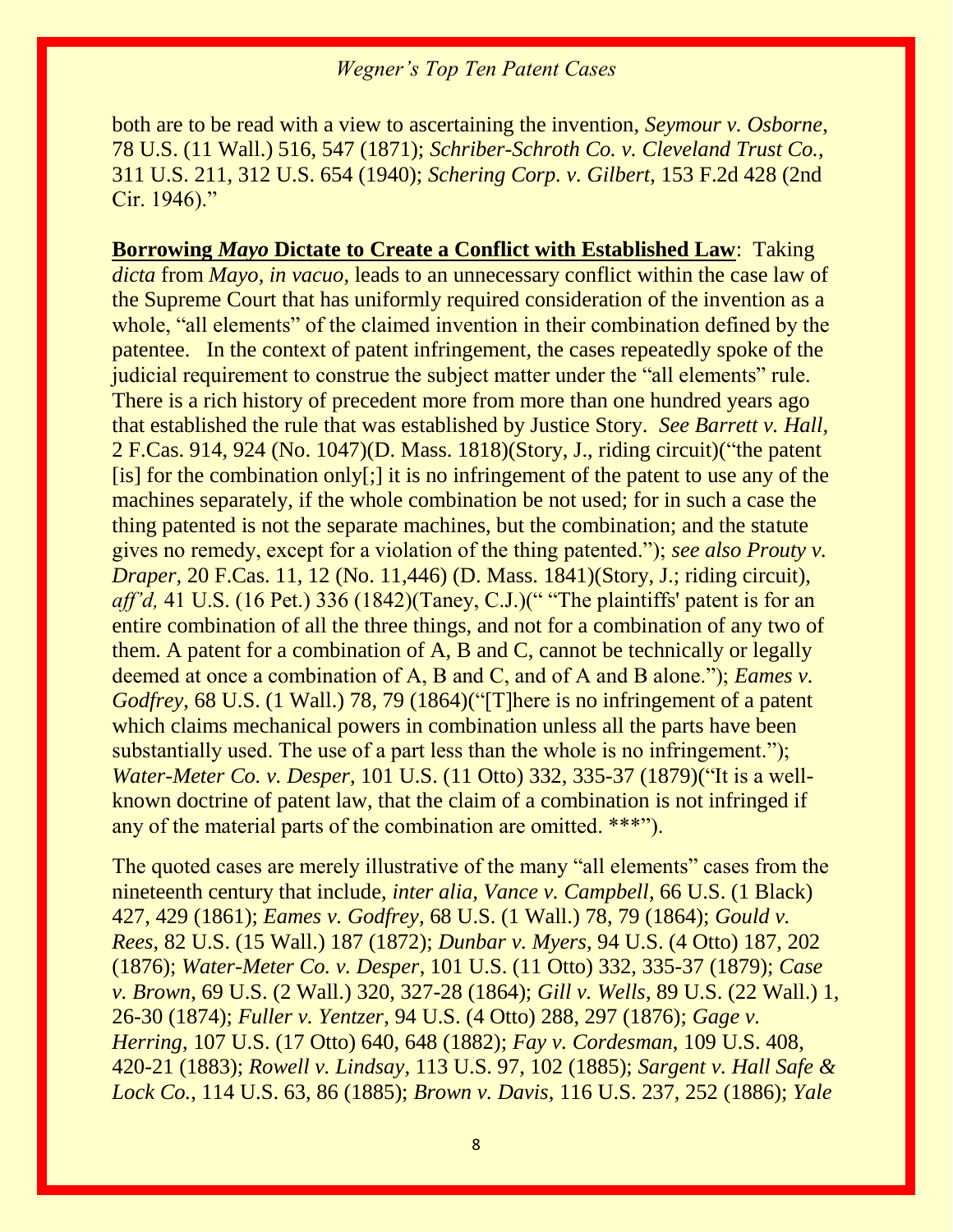*Lock Mfg. Co. v. Sargent*, 117 U.S. 373, 378 (1886); *McClain v. Ortmayer*, 141 U.S. 419, 425 (1891); *Wright v. Yuengling*, 155 U.S. 47, 52(1894); *Black Diamond Coal Mining Co. v. Excelsior Coal Co.*, 156 U.S. 611, 617-18 (1895); *Cimiotti Unhairing Co. v. American Fur Ref. Co.*, 198 U.S. 399, 410 (1905)).

**The Aberrant** *Flook* **Case**: To the extent that *Parker v. Flook*, 437 U.S. 584 (1978), stands for the proposition that one may dissect a claim into its constituent elements to determine patent-eligibility based upon the patent-eligibility of one of the components, *Flook* was cabined by *Diamond v. Diehr*, 450 U.S. 175 (1981).

In *Diehr* the Court expressly stated that "[i]n determining the eligibility of [the patent applicants'] claimed process for patent protection under § 101, their *claims must be considered as a whole*. It is inappropriate to dissect the claims into old and new elements and then to ignore the presence of the old elements in the analysis." *Diehr*, 450 U.S. at 188.

**Misapplication of the Law of the** *Mayo* **Case**: In voting to deny rehearing en banc in *Ariosa,* the second most senior active member of the Federal Circuit who has been on the bench for twenty-five years manifests a misunderstanding of precedent in the following passage: "In *Mayo Collaborative Services v. Prometheus Laboratories, Inc*., 132 S. Ct. 1289 (2012), the Supreme Court set forth a framework for distinguishing patents that claim laws of nature, natural phenomena, and abstract ideas from those that claim patent-eligible applications of those concepts." *Ariosa Diagnostics, Inc. v. Sequenom, Inc*. \_\_ F.3d \_\_, \_\_(Fed. Cir. Dec. 2, 2015)(Lourie, J., joined by Moore, J., concurring in den. reh'g en banc). Precisely. *Mayo* deals with claims to "laws of nature, natural phenomena", but the invention, *here,* has no such claim.

#### **♦ (2a) "Ariosa II", § 101 Patent Eligibility**

In "Ariosa II", *Genetic Technologies Ltd. v. Merial L.L.C.*, <u>F.3d (Fed. Cir.</u>) 2016)(Dyk, J.), the court followed its notorious *Ariosa* opinion to deny patenteligibility to an invention where "[t]he similarity of claim 1 to the claims evaluated in *Mayo* and *Ariosa* requires the conclusion that claim 1 is directed to a law of nature."

**Status:** Awaiting petition for rehearing en banc. (Panel decision April 8, 2016).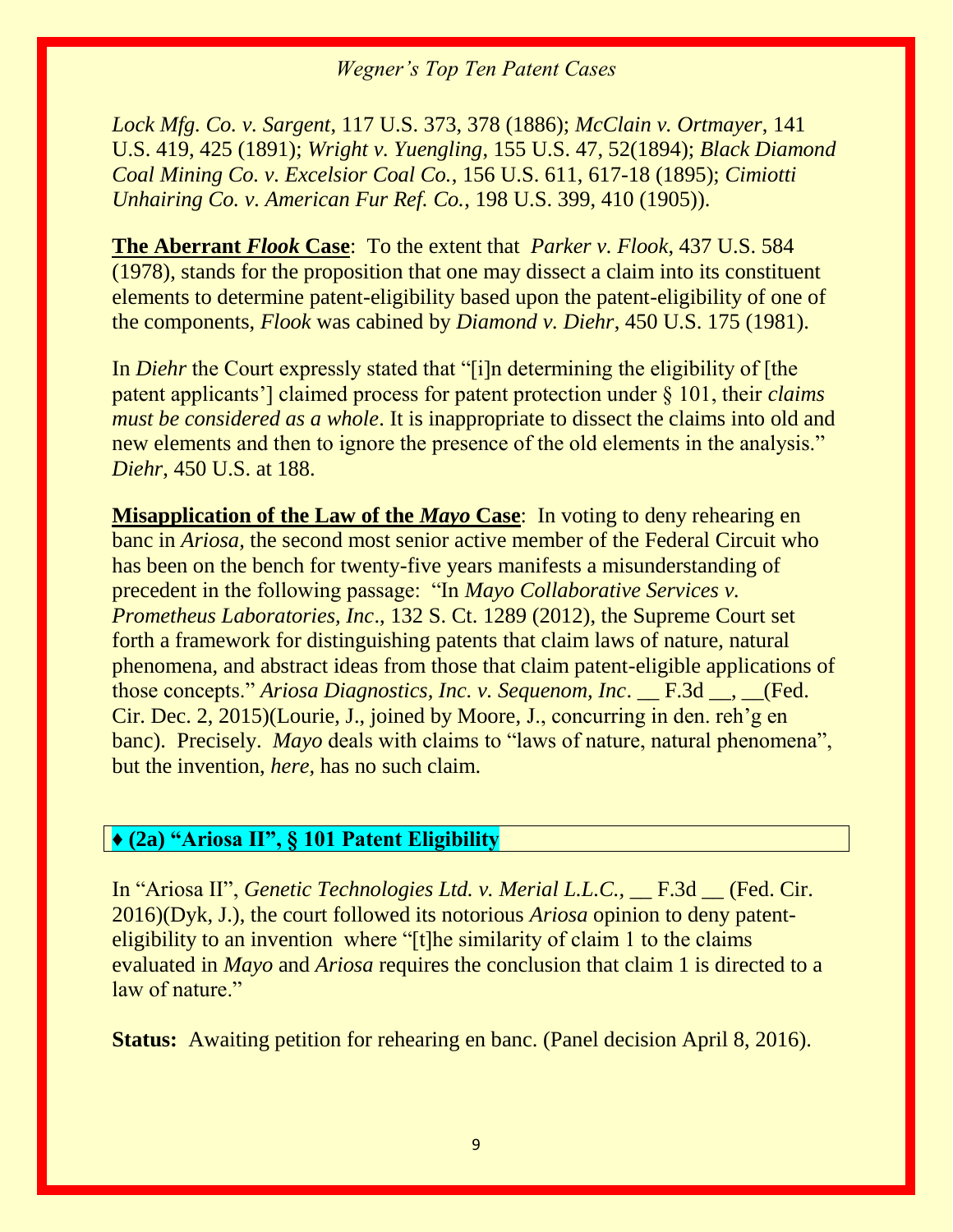**A Better Vehicle than** *Ariosa*: Given the problematic history of *Ariosa* and its *Question Presented in its outstanding petition now pending at the Supreme Court,* "Ariosa II" may be a better test vehicle through *amici* participation for reconsideration *en banc* than continued efforts in *Ariosa.*

### ♦ **(3) Design patent infringement; damages keyed to component**

*Current Case: Samsung Electronics Co., Ltd. v. Apple Inc*., No. 15-777 *opinion below, Apple Inc. v. Samsung Electronics Co., Ltd.,* \_\_ F.3d \_\_ (Fed. Cir. May 18, 2015)(Prost, C.J.), asks whether design patent damages should be limited to profits attributable to a component of a patented design, where the design is applied to only that component.

*Status:* The case will be briefed over the coming months and then argued during the October 2016 Term with a decision before the Term finishes at the end of June 2017. (Petitioner's brief is due June 1, 2016; Respondent's brief is due July 29, 2016.)

*Certiorari* was granted March 21, 2016, but *only* as to the *second* Question Presented. The case will be briefed in the coming months with a Fall or early Winter argument and a decision in the Term that expires at the end of June 2017.

*Questions Presented: "\*\*\*The [Federal Circuit] held that a design-patent holder is* entitled to an infringer's entire profits from sales of any product found to contain a patented design, without any regard to the design's contribution to that product's value or sales. The \*\*\* effect of [this holding] is to reward design patents far beyond the value of any inventive contribution. The questions presented are: \* \* \*

"2. Where a design patent is applied to only a component of a product, should an award of infringer's profits be limited to those profits attributable to the component?"

**A Damages Pandora's Box for "Regular" Patents:** If the Court determines that a particular feature of the patented design is responsible for the success of the infringing product and it accounts for, say, ten percent of the profits, what lesson would a ruling limiting the design patentee to ten percent of the profits in *this* case have on "regular" patent infringement cases?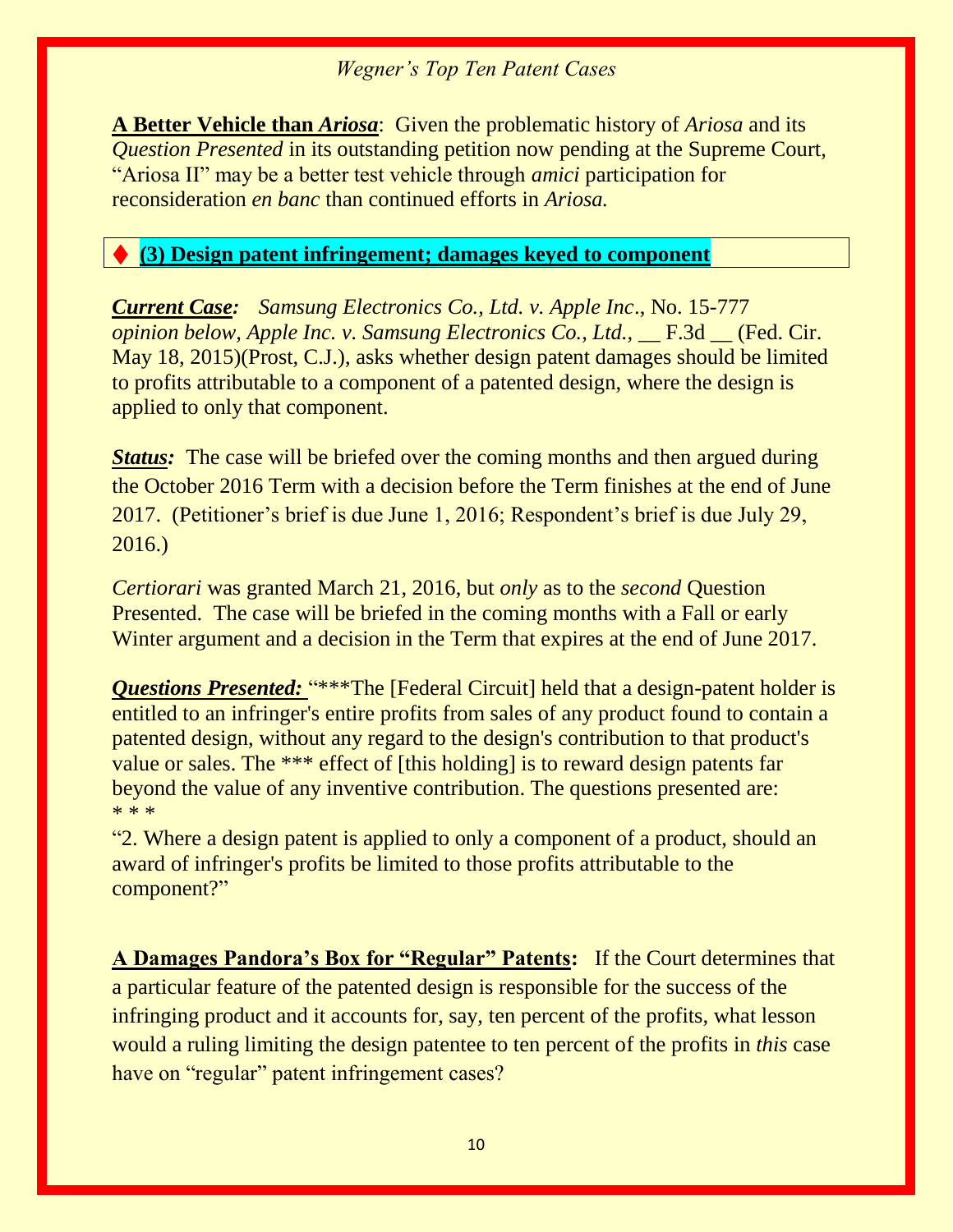**Opening the Door to Future Design Patent Grants of** *Certiorari***: One reason** why design patents have not been accepted for review by the Supreme Court is because the Court may have been reluctant to grant *certiorari* in an area of law unfamiliar to the members of the Court. This situation is now dramatically changed with *Samsung Electronics v. Apple* providing a "tutorial" to the Supreme Court on design patent law. What's next?

**Historic First Grant of** *Certiorari* **in a Design Patent Case**: Never since the Evarts Act of 1891 gave the Court discretion whether to accept an appeal has the Court previously issued a merits decision on design patent law. The leading design patent case came a generation before the Evarts Act in *Gorham Co. v. White,* 81 U.S. (14 Wall.) 511 (1871), where an appeal could be taken directly from the trial court as a matter of right. (To be sure, discussion of design patent law is found in *dictum* in *Mazer v. Stein*, 347 U.S. 201, 215-16 (1954)(copyright case discussing design patents)(" *Gorham Co. v. White*, 81 U.S. (14 Wall.) 511 (1871), interpret[s] the design patent law of 1842, 5 Stat. 544, granting a patent to anyone who by 'their own industry, genius, efforts, and expense, may have invented or produced any new and original design for a manufacture \* \* \*.' A pattern for flat silver was there upheld. The intermediate and present law differs little. 'Whoever invents any new, original and ornamental design for an article of manufacture may obtain a patent therefor, \* \* \*' subject generally to the provisions concerning patents for invention. § 171, 66 Stat. 805, 35 U.S.C.A. § 171.")(footnote omitted).

*Federal Circuit Activity in Design Patents*: To be sure, the Federal Circuit has had a major *en banc* review of a design patent issue. *See Egyptian Goddess, Inc. v. Swisa, Inc*., 543 F.3d 665 (Fed. Cir. 2008)(en banc)(Bryson, J.).

#### ⍟♦ (4) *"Broadest Reasonable Interpretation"* **Post-Grant Claim Construction**

*Current Case***:** *Cuozzo Speed Technologies LLC v. Lee,* Supreme Court No. 15-446: The first *Question Presented* asks whether the Federal Circuit erred in concluding that in an *inter partes* review post-grant proceeding, the PTAB may construe claims in an issued patent according to the "broadest reasonable interpretation" standard used for *ex parte* examination as well as pre-Leahy Smith post grant proceedings *versus* the claims' "plain and ordinary meaning". The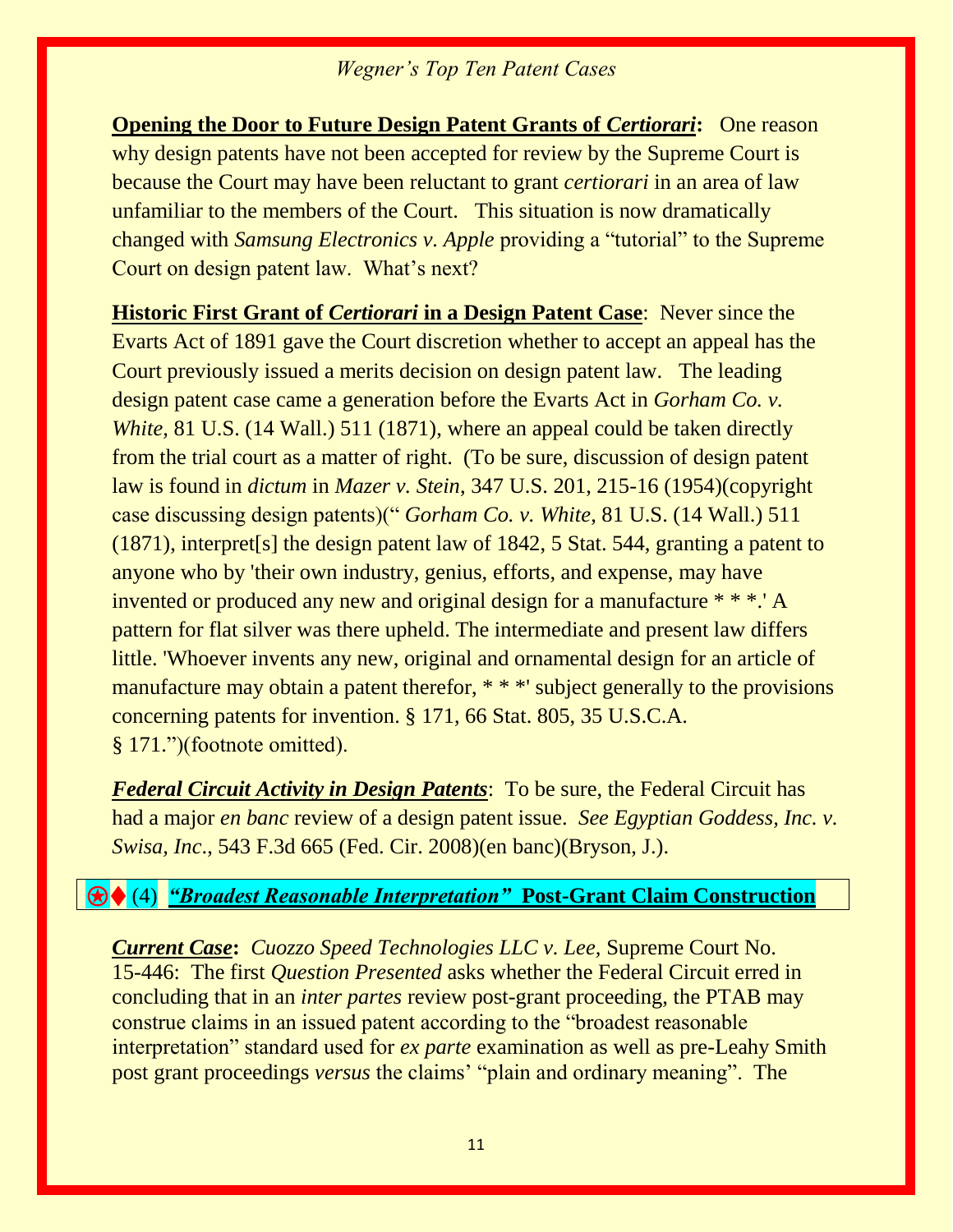decision below is styled as *Apotex Inc. v. Daiichi Sankyo, Inc.*, <u>\_\_</u> F.3d \_\_ (Fed. Cir. 2015)(Taranto, J.).

*Second Current Case***:** *Interval Licensing LLC v. Lee*, No. 15-716, *proceedings below,* \_\_ Fed. App'x \_\_ (Fed. Cir. April 17, 2015)(per curiam affirmance without opinion under Rule 36)(Newman, Lourie, O'Malley, JJ.), discussed separately under Other Cases, *below,* is apparently being held for a vote on *certiorari* pending a merits decision in *Cuozzo Speed Technologies.*

*Status*: Awaiting decision; argument was held April 25, 2016; a decision is expected before the end of June 2016.

**Sham "Consolidated Proceedings", a Second Issue:** The Patent Office *in theory*  permits a patent challenger to file parallel *ex parte* reexamination *and* a post-grant proceeding under the *Leahy Smith America Invents Act* and then to seek "consolidation" of the two proceedings under 35 U.S.C. 315(d), 37 C.F.R. 42.122(a). As explained in the Final Rules, the "consolidated" proceeding would result in "a single inter partes review proceeding." 77 Fed. Reg. at 48,697.

The consolidation approach may be played out, for example, in the odd circumstance of double patenting where this *is* a ground for a patent challenge in *ex parte reexamination but not (per the current Board interpretation of the law) in a* post-grant review under the *Leahy Smith America Invents Act. See Apple Inc. v. SightSound Technologies, LLC,* CBM2013-00021, slip op. at 23-25 (PTAB 2013)(Arbes, APJ).

**(i) Sham "Consolidation" Rule**: But, the right to "consolidate" parallel reexamination and other post-grant review proceedings is an entirely theoretical right in the sense that the PTAB has never granted "consolidated" proceedings. Thus, the PTAB has never exercised its "consolidation" authority under 35 U.S.C. 315(d), 37 C.F.R. 42.122(a). As Cuozzo points out in its opening merits brief to the Supreme Court, "[t]he Government has *not pointed to a single instance* in which the Board has consolidated an IPR with a reexamination or reissue proceeding." Cuozzo Br. at 44 (emphasis added). The issue is important in the pending Supreme Court case because the PTO and the Federal Circuit have both cited the possibility of a consolidated reexamination/IPR proceeding as a justification for the "broadest reasonable interpretation" standard in IPR. *See id.*

**(ii) Double Patenting in a Consolidated Proceeding**: One of the implications of the sham practice is that whereas the PTAB in *Apple Inc. v. SightSound*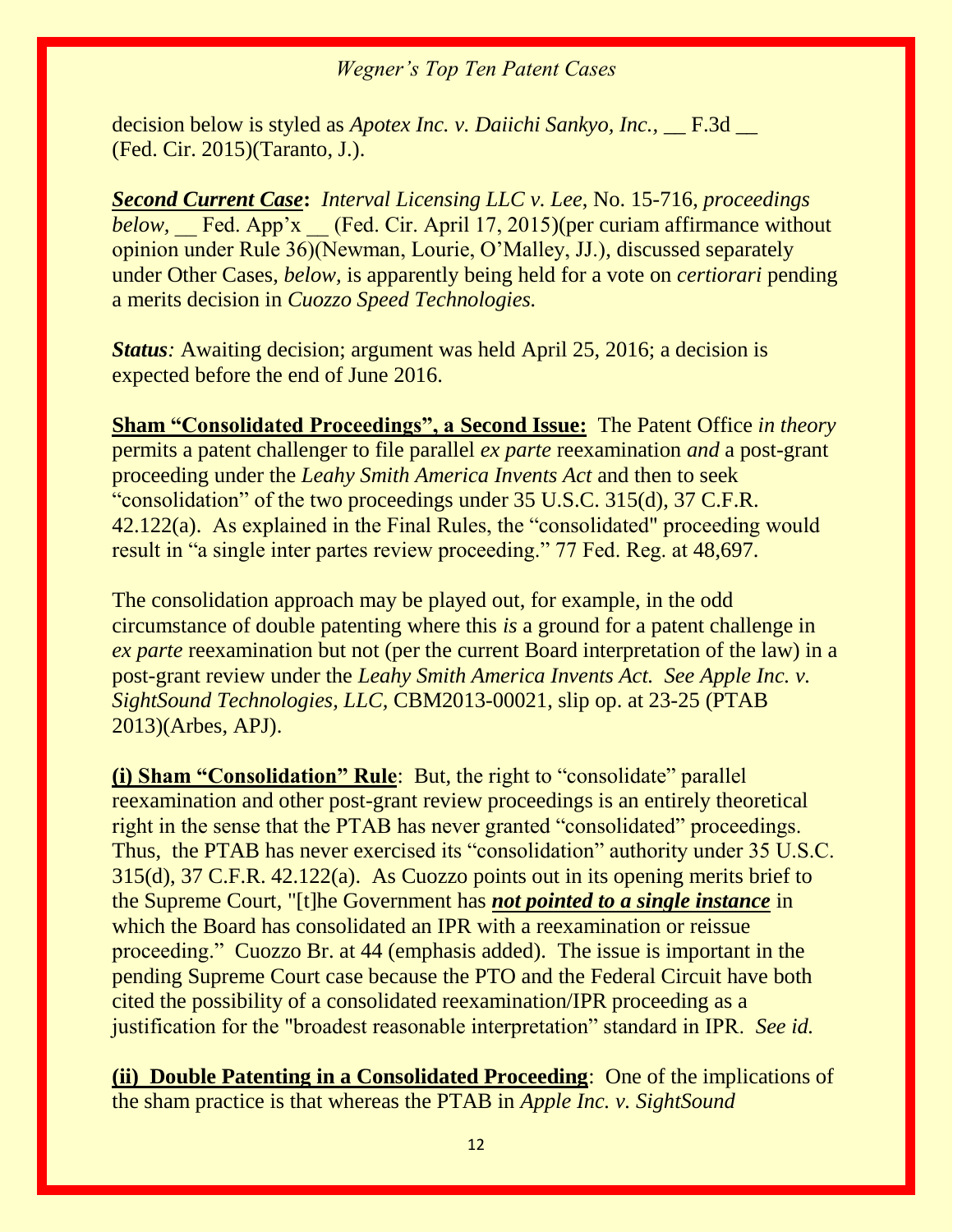*Technologies, LLC,* CBM2013-00021, slip op. at 23-25 (PTAB 2013)(Arbes, APJ), has denied consideration of double patenting in a Covered Business Method (CBM) proceeding, suggesting the same result in a post-grant review under the *Leahy Smith America Invents Act,* a patent challenger in an ex parte reexamination *is* permitted bring such a challenge. It makes no sense to deny consolidation in such a case.

**(5)****Willful Infringement (§ 284):** *Should a Willful Patent Infringement Determination be based upon a Rigid Two Part test?*

♦ **Current Cases now at the Supreme Court:** *Halo Electronics, Inc. v. Pulse Electronics, Inc*., S.Ct. No. 14-1513; *Stryker Corp. v. Zimmer, Inc.*, No. 14-1520.

*Status:* Awaiting decision; consolidated argument was held February 23, 2016; merits decision by the end of June 2016.

*First Question Presented in Halo***: "**Whether the Federal Circuit erred by applying a rigid, two-part test for enhancing patent infringement damages under 35 U.S.C. § 284, that is the same as the rigid, two part test this Court rejected last term in *Octane Fitness, LLC v. ICON Health & Fitness, Inc.*, 134 S. Ct. 1749 (2014) for imposing attorney fees under the similarly worded 35 U.S.C. § 285."

### *First Question Presented in Stryker Corp. v. Zimmer, Inc.***, No. 14-1520:**

"The Patent Act provides that district courts "may increase . . . damages up to three times the amount found or assessed." 35 U.S.C. § 284. Despite this permissive and discretionary language, the Federal Circuit requires, as a prerequisite to awarding enhanced damages under § 284, that a patentee prove by clear and convincing evidence that infringement was "willful," meaning both that (1) there was an objectively high likelihood that the infringer's actions constituted infringement, and (2) this likelihood was either known or so obvious that it should have been known to the accused infringer.

"The [first question presented is] Has the Federal Circuit improperly abrogated the plain meaning of 35 U.S.C. § 284 by forbidding any award of enhanced damages unless there is a finding of willfulness under a rigid, two-part test, when this Court recently rejected an analogous framework imposed on 35 U.S.C. § 285, the statute providing for attorneys' fee awards in exceptional cases?"

**Implications**: Reversal of the current Federal Circuit case law will make it easier to award enhanced damages for willful infringement.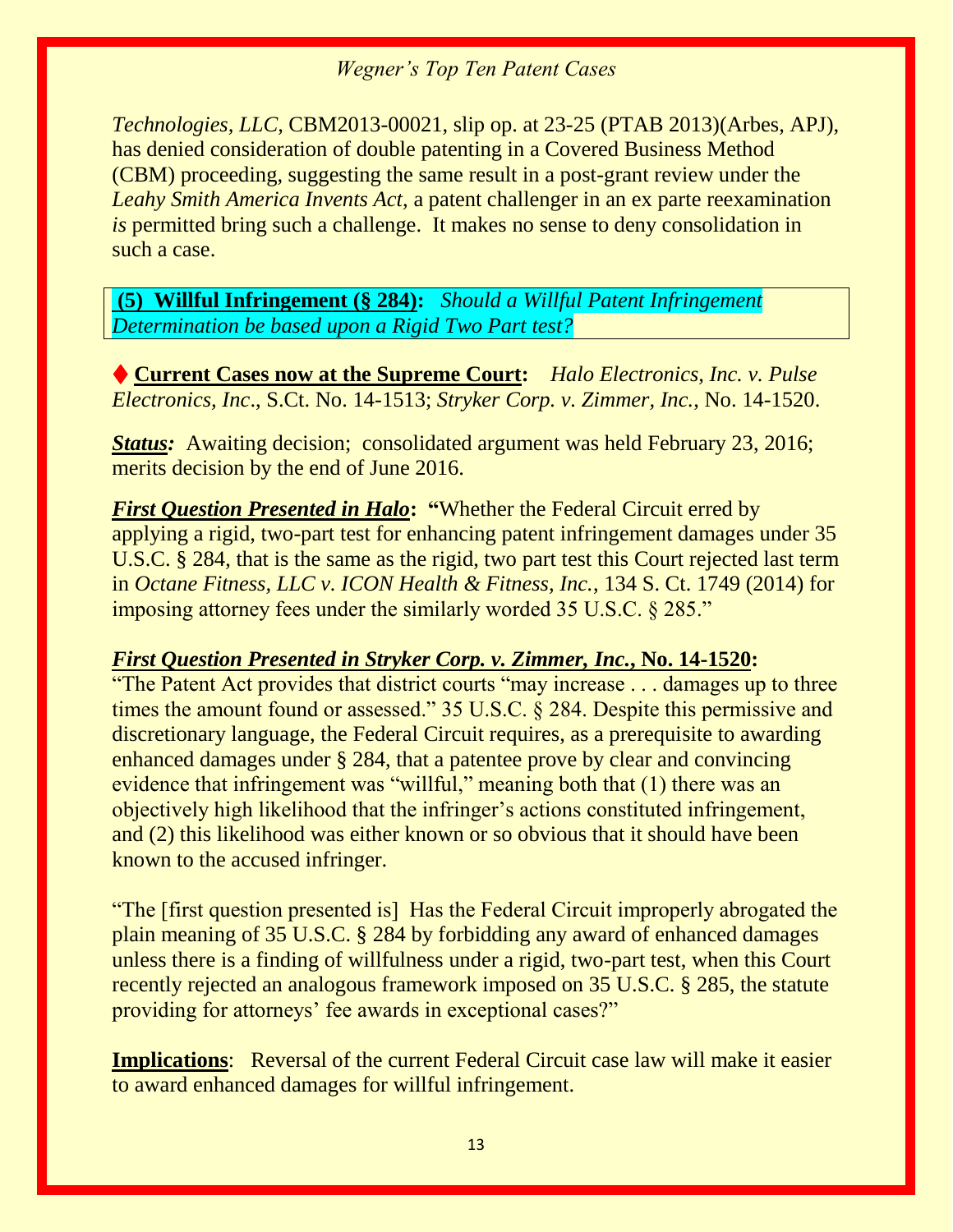#### ♦ **(6) Laches, Federal Circuit case law**

*Current Case***:** *SCA Hygiene Prods. Aktiebolag v. First Quality Baby Prods.,LLC,*  S.Ct. No. 15-927, *opinion below, LLC*, 807 F.3d 1311 (Fed. Cir. 2015)(en banc), asks whether Federal Circuit patent laches law consistent with the Supreme Court copyright laches case*, Petrella v. Metro-Goldwyn-Mayer, Inc.,* 134 S.Ct. 1962 (2014).

*Status: Certiorari granted May 2, 2016. Merits briefing in the coming months* with argument in the October 2016 Term, with a decision before the end of June 2017.

**Split En Banc Opinion interpreting** *Petrella***:** The 6-5 *en banc* majority opinion split the court between a majority opinion of Prost, C.J. (joined by Newman, Lourie, Dyk, O'Malley, Reyna, JJ.), and an opinion by Hughes, J. (joined by Moore, Wallach, Taranto, Chen, JJ., concurring-in-part and dissenting-in-part).

The majority opinion explains that the en banc court was convened "to resolve whether, in light of the Supreme Court's recent decision in *Petrella v. Metro-Goldwyn-Mayer, Inc.*, 134 S. Ct. 1962 (2014), laches remains a defense to legal relief in a patent infringement suit. We conclude that Congress codified a laches defense in 35 U.S.C. § 282(b)(1) that may bar legal remedies. Accordingly, we have no judicial authority to question the law's propriety. Whether Congress considered the quandary in *Petrella* is irrelevant—in the 1952 Patent Act, Congress settled that laches and a time limitation on the recovery of damages can coexist in patent law. We must respect that statutory law."

**Implications**: No matter the outcome, *SCA Hygience* is a black eye for the Federal Circuit as a court established to provide a uniform body of case law in the patent field. It reaches a conclusion as to laches that differs from *Petrella v. Metro-Goldwyn-Mayer, Inc.,* 134 S.Ct. 1962 (2014)(copyright law) and does so in badly split *en banc* decision with a six vote majority opinion (Prost, C.J., joined by Newman, Lourie, Dyk, O'Malley, Reyna, JJ.) balanced by a five vote minority opinion (Hughes, J., joined by Moore, Wallach, Taranto, Chen, JJ., concurring in part, dissenting in part).

The majority ruled that "laches remains a defense to legal relief in a patent infringement suit after *Petrella* [*v. Metro-Goldwyn-Mayer, Inc.,* 134 S.Ct. 1962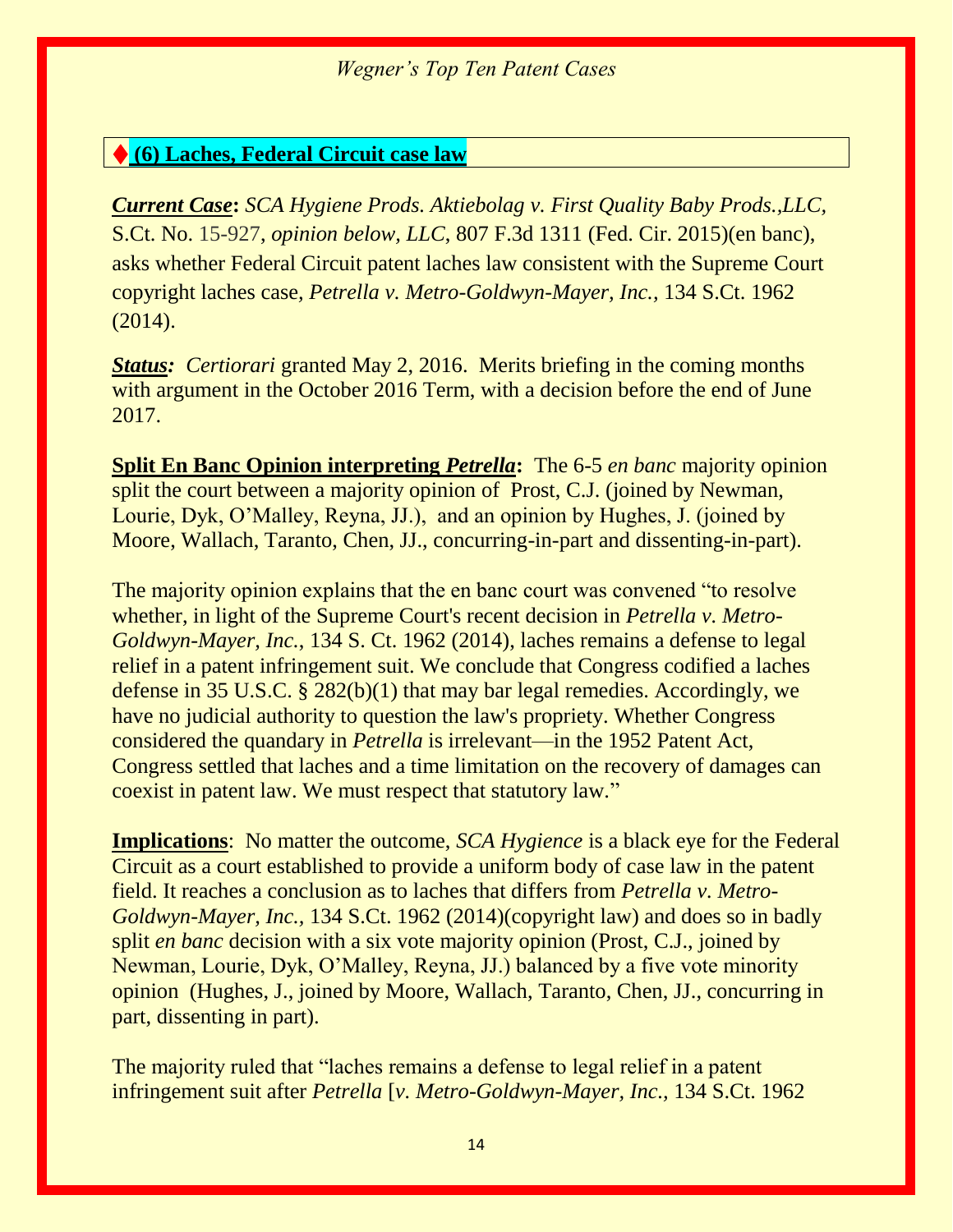(2014)]. Laches bars legal relief, and courts must weigh the facts underlying laches in the *eBay* framework when considering an injunction. However, absent extraordinary circumstances, laches does not preclude an ongoing royalty."

The dissent disagreed with "the majority [which] adopts a patent-specific approach to the equitable doctrine of laches. In doing so, the majority overlooks Congress' intent and Supreme Court precedent, which demonstrate that laches is no defense to a claim for damages filed within the statutory limitations period established by 35 U.S.C. § 286."

♦ **(7) "Active Inducement" to Infringe (§ 271(f)(1)): "**Whether the Federal Circuit erred in holding that supplying a single, commodity component of a multicomponent invention from the United States is an infringing act under 35 U.S.C.  $§ 271(f)(1) **$ ."

**Current Case:** *Life Techs. Corp. v. Promega Corp.,* Supreme Court No. 14-1538, opinion below, *Promega Corp. v. Life Techs. Corp.,* 773 F.3d 1338 (Fed. Cir., 2014)(Chen, J.).

*Status*: Conference June 16, 2016.

*Questions Presented: "*1. Whether the Federal Circuit erred in holding that a single entity can 'actively induce' itself to infringe a patent under 35 U.S.C.  $§$  271(f)(1).

"2. Whether the Federal Circuit erred in holding that supplying a single, commodity component of a multi-component invention from the United States is an infringing act under 35 U.S.C. § 271(f)(1), exposing the manufacturer to liability for all worldwide sales."

#### **CVSG Recommendation to Grant Review Limited to the Second Question:**

The Solicitor General in his CVSG brief, filed May 11, 2016, recommends grant of review, but *only* as to the second *Question Presented.* 

**Prior Case Law:** Contributory infringement was spawned more than 140 years ago in *Wallace v. Holmes*, 29 F.Cas. 74 (No. 17,100) (CC Conn.1871), as a courtfashioned way for a patentee to sue a third party who supplies a component of the patented invention to numerous third parties, because it would be impossible or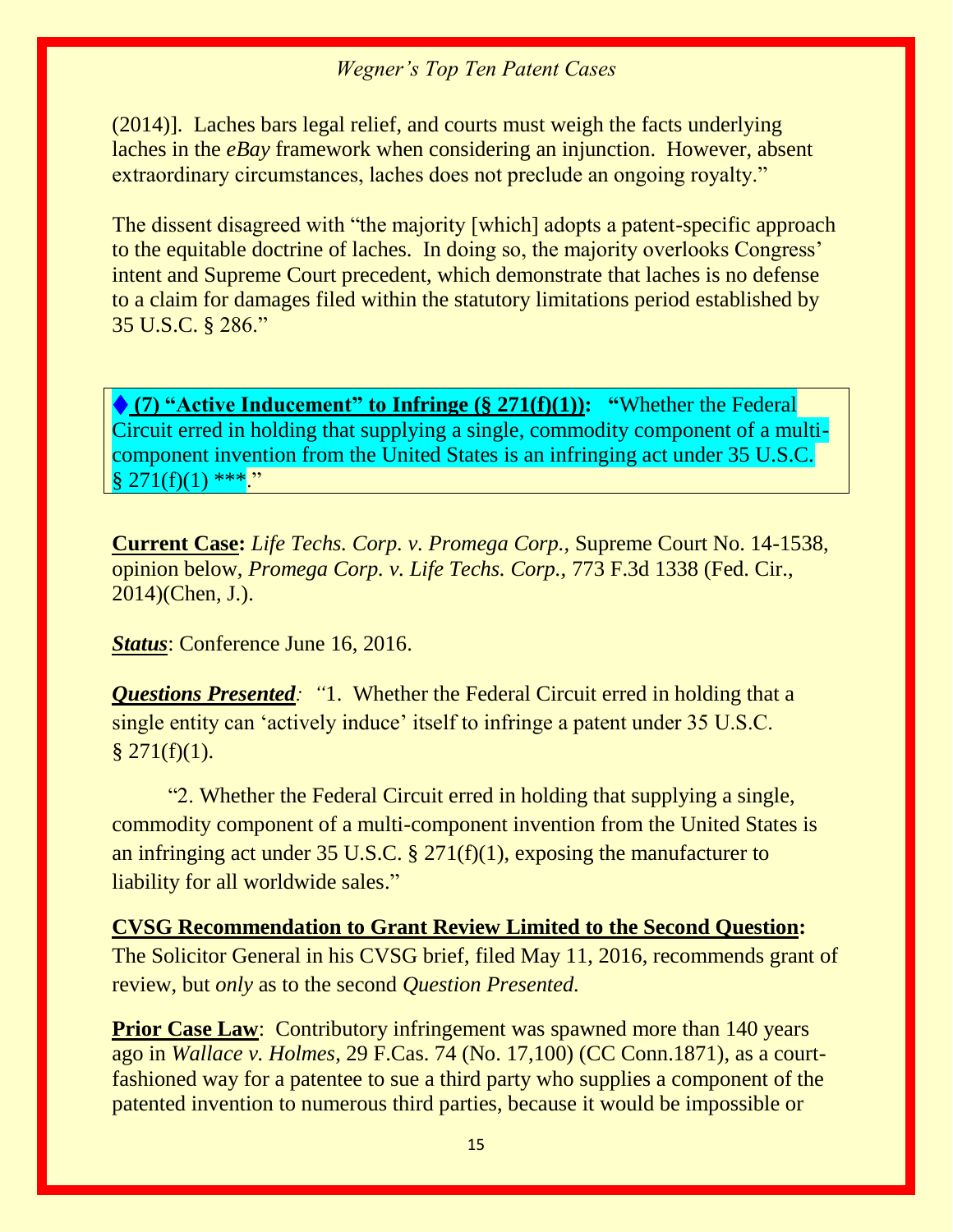next to impossible as a practical matter to sue each of the individual direct infringers. There has never been a prior appellate holding of active inducement other where a third party is induced to infringe.

**Implications**: This case represents yet another bold stroke by the Federal Circuit to expand the scope of American patent rights to cover extraterritorial activity.

#### ⍟♦ **(8) Constitutionality of IPR (public rights)**

*Current Case***:***: Cooper v. Lee,* Supreme Court No. 15-955, presents a serious Constitutional direct or implicit challenge to post-grant review procedures at the Patent Office, *here,* in the context of Inter Partes Review.

**Status:** Awaiting Conference. On April 26, 2016, the case was scheduled for Conference on May 12, 2016. On May 2, 2016, the docket entry is "Rescheduled".

*Amicus Speaks,* **the Greenspoon-Dhuey team**: Complementing petitioner's brief from the pen of Robert P. Greenspoon, is the joint effort of two independent thinkers, practitioner-scholar Andrew J. Dhuey and Professor Adam Mossoff in their filing styled as the *Brief Of Professor Adam Mossoff as Amicus Curiae in Support of Petitioners* (keyed to the thoughtful academic work of the coauthor, Adam Mossoff, *Patents as Constitutional Private Property: The Historical Protection of Patents under the Takings Clause*, 87 B. U. L. Rev. 689 (2007); Adam Mossoff, *Exclusion and Exclusive Use in Patent Law*, 22 Harv. J. L. & Tech. 321 (2009)).

The Greenspoon-Dhuey team has taken on seemingly insurmountable challenges before, most notably their joint representation in *Lighting Ballast Control LLC v. Philips Elecs. N. Am. Corp.,* 744 F.3d 1272 (Fed. Cir., 2014)(en banc), that served as a prelude to the Supreme Court decision in *Teva Pharm. United States, Inc. v. Sandoz, Inc.,* 135 S.Ct. 831 (2015).

*Question Presented:* Nearly 30 years have passed since this Court last applied Article III Separation of Powers principles to declare the authority of Congress to empower an executive agency to adjudicate a private dispute. More recently in a non-agency context, in *Stern v. Marshall*, 131 S. Ct. 2594 (2011), Justice Scalia's concurring opinion questioned the "multifactors relied upon today [that] seem to have entered our [public rights] jurisprudence almost randomly." *Id.* at 2621 (Scalia, J., concurring). The two other *Stern* opinions (majority and dissent) have all members of this Court expressing dissatisfaction with the clarity of Article III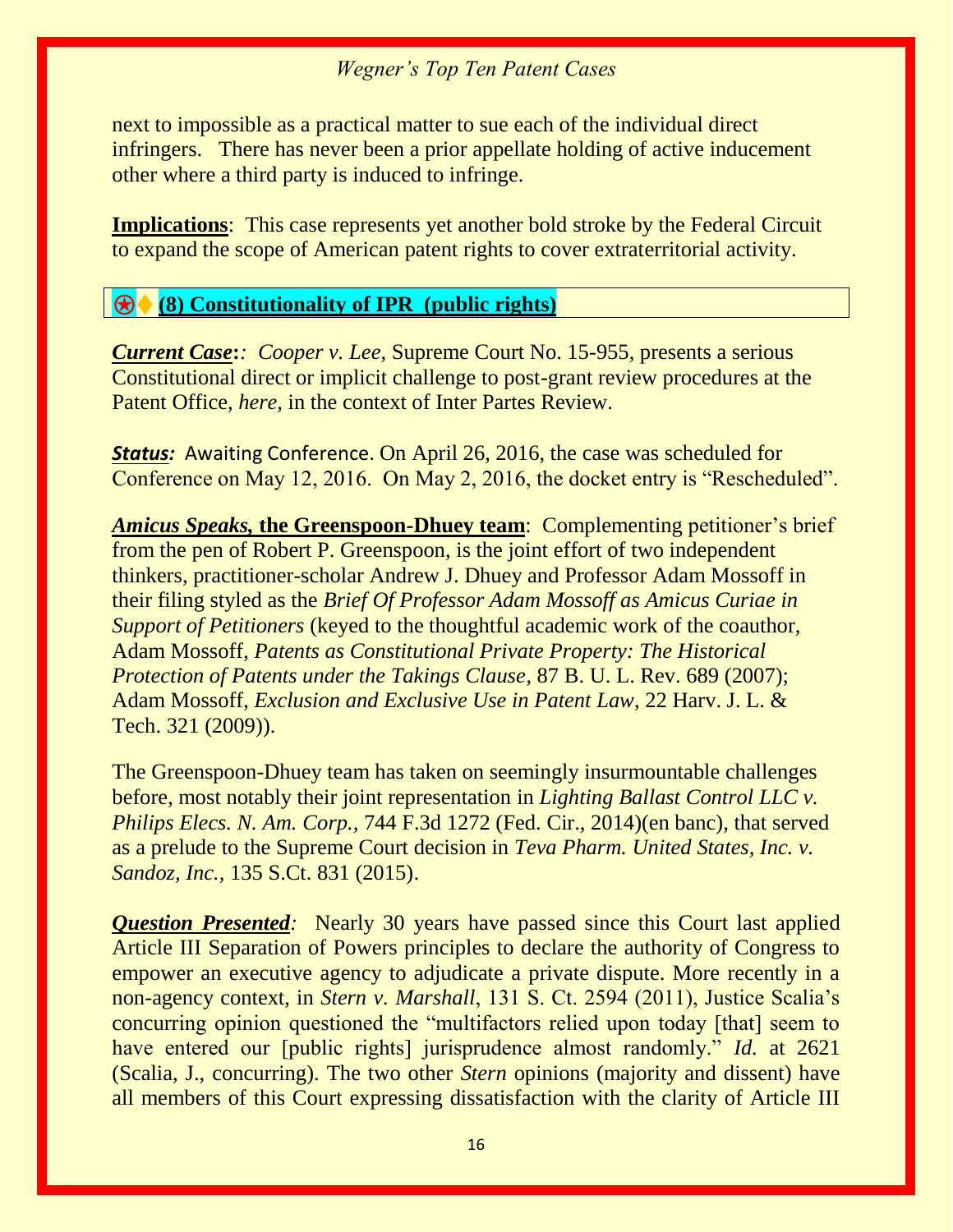public rights jurisprudence: either it "has not been entirely consistent," *id.* at 2611 (majority), or preceding cases "do not admit of easy synthesis." *Id.* at 2624 (dissent) (citation omitted). Congress continues to pass laws against this murky backdrop, risking inappropriate expansion of the administrative state.

"The question presented is whether 35 U.S.C. §318(b) violates Article III of the United States Constitution, to the extent that it empowers an executive agency tribunal to assert judicial power canceling private property rights amongst private parties embroiled in a private federal dispute of a type known in the common law courts of 1789, rather than merely issue an advisory opinion as an adjunct to a trial court."

**A Unique United States Perspective**: Grant of the petition coupled with a merits success by petitioner would cast the United States as odd man out amongst the major patent granting authorities of the world as, for example, a European Patent can be challenged in a vigorous patent office proceeding in the nine months following grant and a similar right is available in Japan.

**"Death Squads"** *Déjà vu*: The words of the former Chief Judge could yet come back to haunt the appellate court. In a 2003 rant, the former Chief Judge dubbed the Patent Trial and Appeal Board as being "patent death squads". It has since been popular to characterize Federal Circuit invalidity jurisdiction over patents in IPR proceedings as decidedly anti-patentee. Some refer to cases with as few as one of *many claims* being invalidated as counting as invalidation of *the patent*, while at most modest attention has been given to the reality that many patent challengers are reluctant to use the IPR procedure unless they have a rock solid case.

#### ⍟♦ **(9) Constitutionality of IPR**

*Current Case***:** In *MCM Portfolio LLC v. Hewlett-Packard Co*., Supreme Court No. 15-1330, *opinion below,* \_\_ F.3d \_\_ (Fed. Cir. Dec. 2, 2015)(Dyk, J.), petitioner challenges Inter Partes Review as unconstitutional.

*Status:* Response due June 30, 2016 (once extended).

*Questions Presented:* "1. Does IPR violate Article III of the Constitution?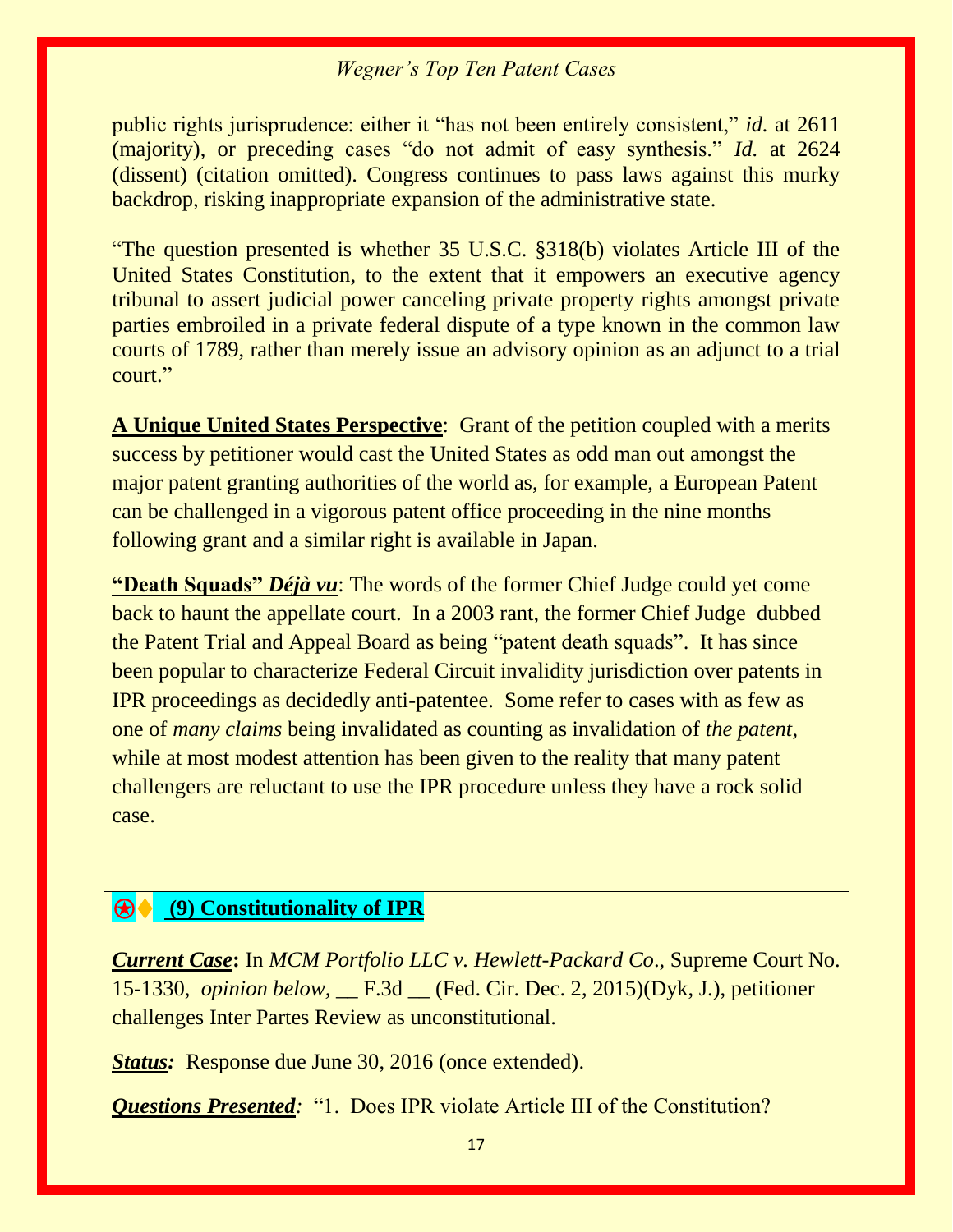"2. Does IPR violate the Seventh Amendment to the Constitution?"

*Piggybacking Off Top Ten No. 8, Cooper v. Lee:* The timing of this case is behind *Cooper v. Lee.* It is therefore likely that if *certiorari* is granted in *Cooper v. Lee* that this case will be held for a Conference following a merits decision in *Cooper v. Lee* (where, should petitioner in that case be successful on the merits, the court would grant, vacate and remand (GVR) in *MCM Portfolio.*

**Goldstein on Patents**: Petitioner is represented by the well known Supreme Court advocate, Thomas Goldstein, who has previously been lead counsel in patent cases, *F. Hoffmann-La Roche Ltd v. Empagran S.A.,* 542 U.S. 155 (2004), *KSR Int'l Co. v. Teleflex Inc*., 550 U.S. 398 (2007).

**From the Opinion Below:** "The Seventh Amendment provides that, '[i]n Suits at common law, where the value in controversy shall exceed twenty dollars, the right of trial by jury shall be preserved . . . .' U.S. Const. amend. VII. The Supreme Court has stated that 'the Seventh Amendment is generally inapplicable in administrative proceedings, where jury trials would be incompatible with the whole concept of administrative adjudication and would substantially interfere with [the agency's] role in the statutory scheme.' *Curtis* [*v*. *Loether,* 415 U.S. 189, 194 (1974),] upheld 'congressional power to entrust enforcement of statutory rights to an administrative process or specialized court of equity free from the structures of the Seventh Amendment.' *Id*. at 195. Similarly, the Court held in *Atlas Roofing Co*., *Inc*. *v*. *Occupational Safety & Health Review Commission,* 430 U.S. 442, 455 (1977), that 'when Congress creates new statutory 'public rights,' it may assign their adjudication to an administrative agency with which a jury trial would be incompatible, without violating the Seventh Amendment's injunction that jury trial is to be 'preserved' in 'suits at common law.' Congress is not required by the Seventh Amendment to choke the already crowded federal courts with new types of litigation or prevented from committing some new types of litigation to administrative agencies with special competence in the relevant field.' *See also Tull v*. *United States,* 481 U.S. 412, 418 n.4 (1987) ('[T]he Seventh Amendment is not applicable to administrative proceedings.'). Here, when Congress created the new statutory right to inter partes review, it did not violate the Seventh Amendment \*\*\*." *MCM Portfolio LLC v. Hewlett-Packard Co*., \_\_ F.3d \_\_, slip op. at 14-15 (Fed. Cir. Dec. 2, 2015)(Dyk, J.).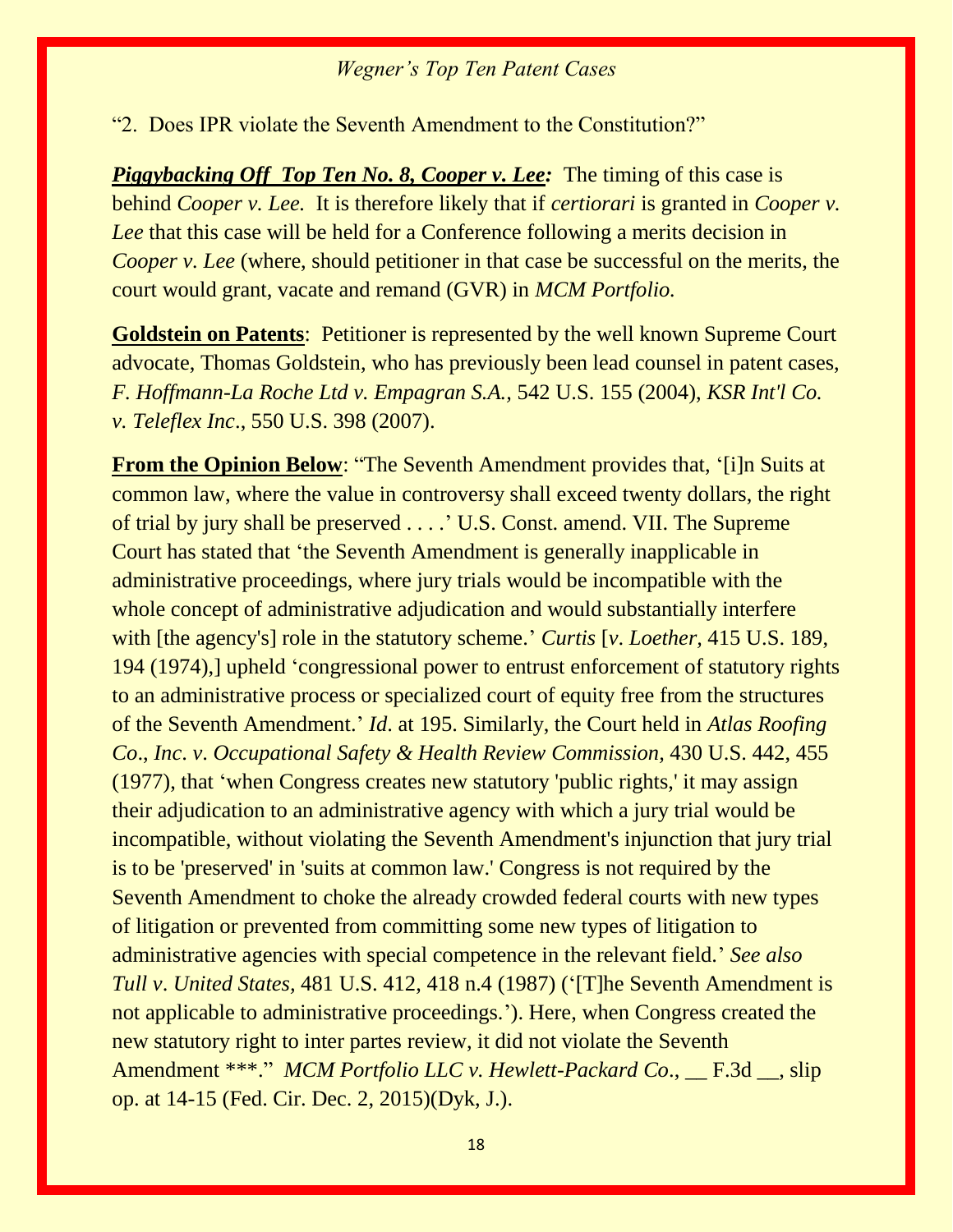#### **(10) Secret Commecialization as Prior Art**

*Helsinn Healthcare S.A. v. Teva Pharmaceuticals USA, Inc*., Fed. Cir. 2016-1284 Whether the Leahy Smith America Invents *Act* overrules *Metallizing Engineering.*

*Medicines Co.* **Side Show to the** *Helsinn* **Main Event**: The full *en banc* Federal Circuit has gone ahead with a *Helsinn* "side show", an *en banc* hearing in *Medicines Co. v. Hospira, Inc.*, 791 F.3d 1368 (Fed. Cir. 2015)(Hughes, J.), *vacated*, 805 F.3d 1357 (Fed.Cir. 2015)(order for en banc briefing)(argued May 5, 2016), where a sale would be negated as a statutory bar *if* the *Metallizing Engineering* case is good law. (*Medicines Co.* is dealt with *infra* under "Other Cases…") There are numerous other fact patterns as well that can be imagined under *Metallizing Engineering* that are unjust and reach a bad public policy outcome *if* the law of *Metallizing Engineering* is followed.

*Medicines Co.* and other secret "on sale" statutory bar issues are thus subsidiary "side shows" to the main event, whether (as argued in *Helsinn*) the *Metallizing Engineering* case remains good law.

**The Scholarship of Prof. Dmitry Karshtedt**: Federal Circuit opinions have invoked *Metallizing Engineering* as if it were unquestioned judicial wisdom. Undoubtedly, its author was *indeed* a leading patent scholar, perhaps on a par with the noted jurist from the early days of this country, the late Learned Hand. But, this case is not only out of date as to changed factual circumstances but of at most questionable value *apart from the issue as to whether the case was legislatively overruled as part of the Leahy Smith America Invents Act.* The weakness of *Metallizing Engineering* is a theme in the *amici* filings of both the United States and The Naples Roundtable, Inc., each citing the scholarship of George Washington University Law School's leading patent scholar, Dmitry Karshtedt, *Did Learned Hand Get it Wrong? The Questionable Patent Forfeiture Rule of Metallizing Engineering,* 57 Villanova L. Rev. 261 (2012).